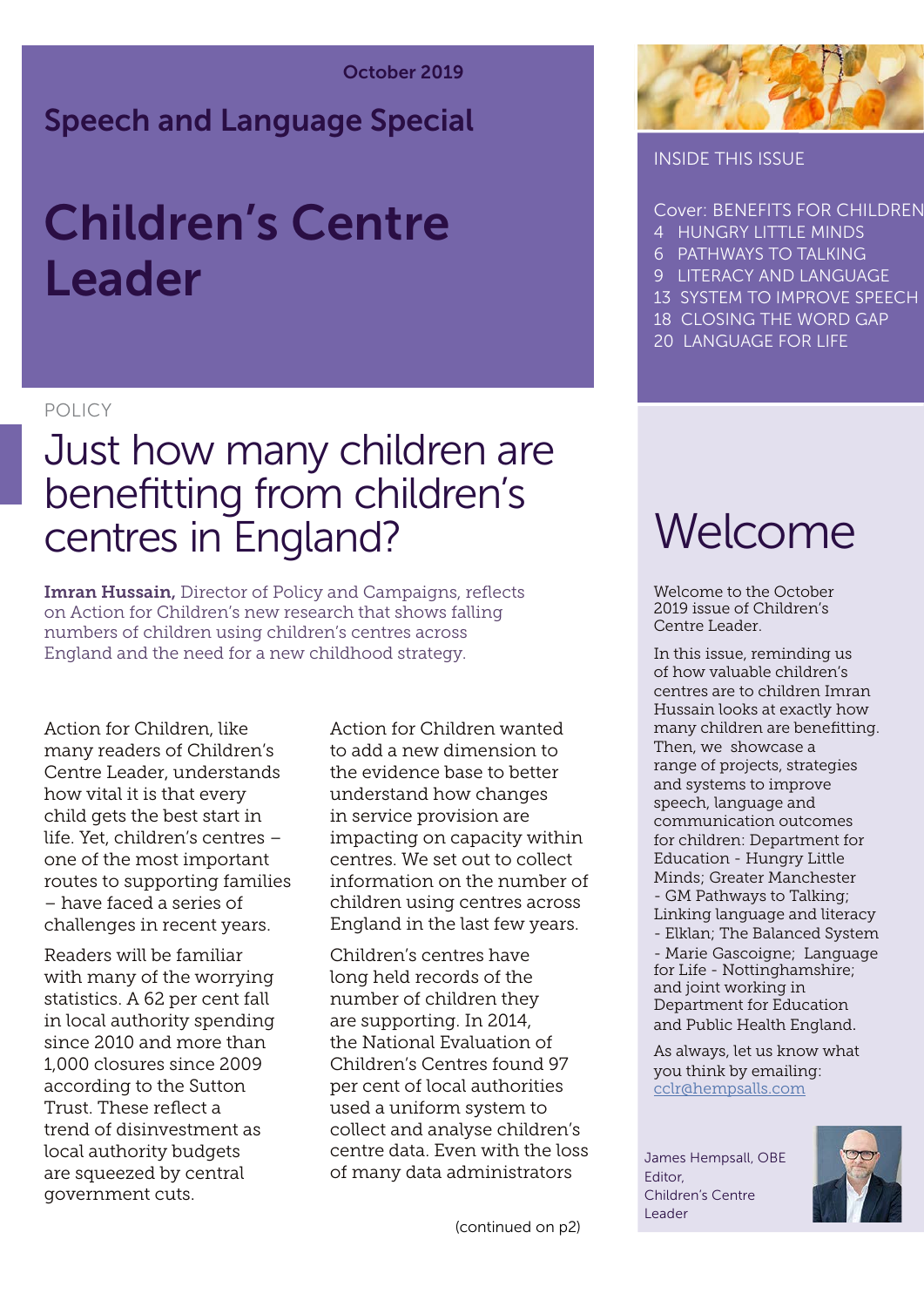(continued from p1)

in children's centres, we were confident we would be able to get a good response from local authorities.

We sent out our Freedom of Information request and found 139 out of 152 councils (91 per cent) still operated a database. Of these, 121 were able to provide full data on children's centre use between 2014/15 and 2017/18.

As not all local authorities were able to provide data we used the results to produce a conservative estimate for a national usage figure. We found that between 2014/15 and 2017/18, the number of children using children's centres fell by almost 400,000 – from 2.2 million to 1.8 million. This is a fall of almost a fifth (18 per cent) in just four years.

The proportion of all children aged under five who have used a children's centre fell from 50 per cent to 41 per cent between 2014/15 and 2017/18. Once a universal service for all children, children's centre use across the population has fallen by nine percentage points in the last few years. As centres become more targeted and work with those children with the greatest need, they are gradually reaching a smaller percentage of the total population.

With a growing debate about the role of centres in supporting school aged children, we also asked for an age breakdown for centre users. We found the majority of children using children's

centres are in their pre-school years. We estimate that, in 2017/18, 1.7 million children aged five and under used children's centres compared to just 166,000 aged six and over.

While a fall in use may reflect changing levels of need among children, there is little evidence to suggest this is the case. Such a pattern of decreasing need would be reflected by centres working with fewer families, presenting with less complex challenges.

However, a survey of Action for Children's centres found the opposite to be true. Twothirds (62 per cent) reported working with families who have more complex needs. The same proportion also reported that the time spent working with each child had increased. The more complex problems families face often require more intensive support. Together, this suggests that – far from seeing a decrease in need – children's centres are increasingly working with families that have more challenging problems.

With the data from our request we were also able to look at how usage had changed in different communities. We found that amongst the most deprived local authorities there has been a 22 per cent fall in the number of children using children's centres – from 324,327 to 253,370. In comparison, the least deprived local authorities have seen a fall of 12 per cent in the number of children using children's centres – from 334,494 to 292,870.

Even in the most affluent

local authorities, children will still need help. But we know that the most deprived local authorities have poorer outcomes for children than the least deprived. Indeed, helping children in deprived communities was a key driver behind the creation of children's centres in the beginning.

With little evidence in recent years of big improvements in outcomes for children in deprived areas – from school readiness to health – the fall in numbers of children receiving help from centres is deeply concerning. It raises questions about whether centres have the capacity to reach out to those who might need them the most.

Looking at the usage in different areas naturally raises the question about whether there is a link with improved outcomes. Though this is a difficult one to answer as we know there are a lot of factors which influence outcomes, we wanted to explore any link in more depth. Much will also depend on which particular measure is used.

As children's centres play a big role in improving outcomes for children by age five and closing the gap between those from low income families and their peers, we looked at usage compared to results from the Early Years Foundation Stage Profile (EYFSP).

We found that in local authorities where the number of children using centres in the last four years has increased, the gap between low income children and their peers reaching a good level of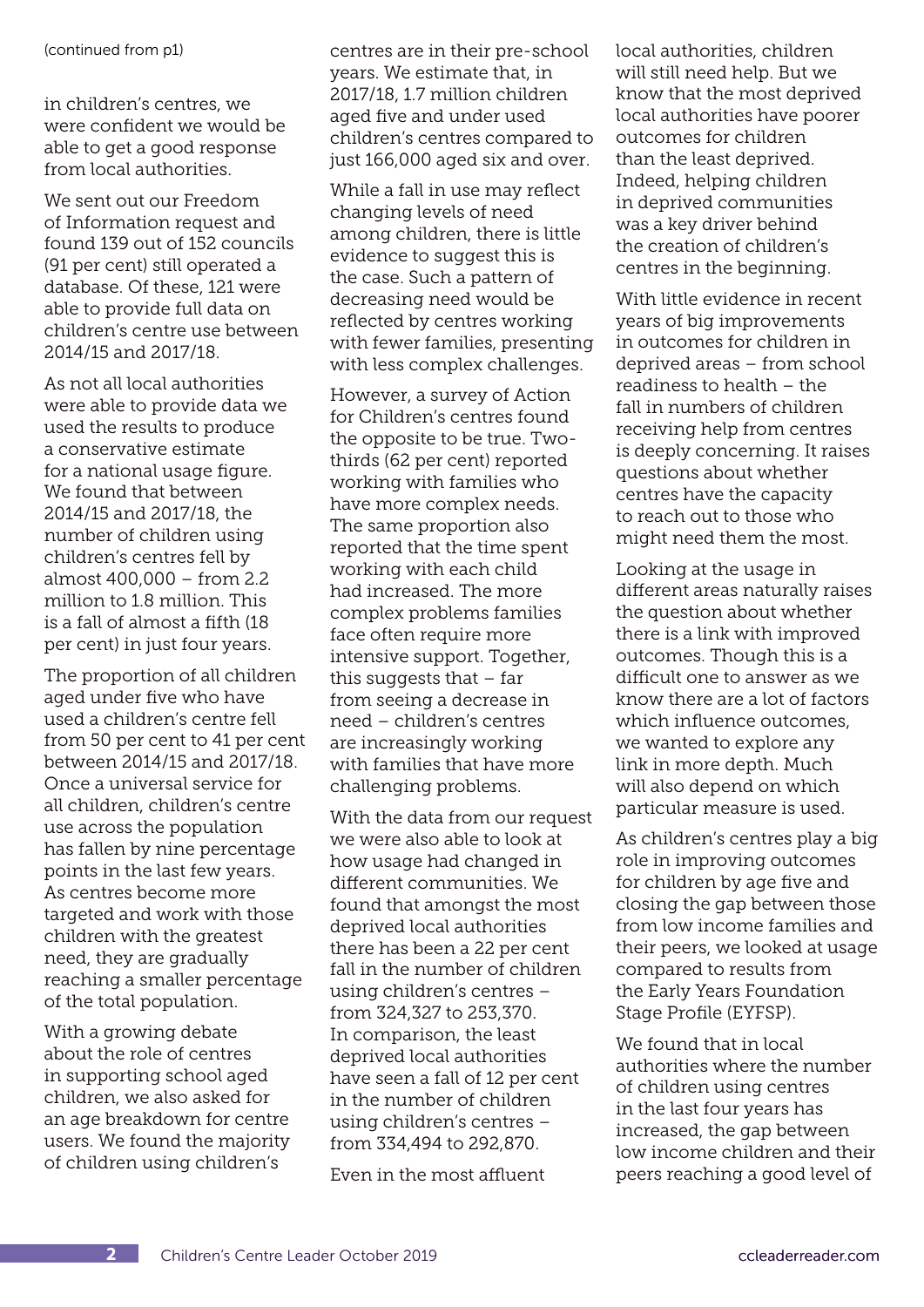development (GLD) has closed, on average, by 0.5 percentage points (pp). In comparison, those local authorities that have seen a fall in use have, on average, seen the gap increase by 0.3pp. Whilst small, these figures should be seen in the context of slow progress nationally. In the last five years the gap has only closed 1.7pp.

Among individual local authorities, there was significant variation between use and outcomes at age five. Without accounting for other factors, it is difficult to determine the specific value of children's centres in achieving a GLD. However, our analysis provides a starting point for further research. And with many local authorities recording usage data – and outcomes data widely available – there is potential for exploring how children's centres are making a difference to children's outcomes.

For those of us involved with the development and delivery of children's centres over many years these findings aren't surprising. We see the

difference programmes and dedicated staff make every day. We have all seen the impact of funding reductions and centres closing. We know the effect this can have on local communities.

And we haven't been silent in raising concerns. Action for Children and many others have been taking these points directly to politicians. With a new Prime Minister and a new Secretary of State we now need the government to take the lead.

Action for Children's 'Choose Childhood' campaign polled families and found two in five parents and grandparents do not believe children today do not have a brighter future than previous generations. We believe this has to change and a new UK childhood strategy is needed to align government action.

The starting point for a new strategy must be giving all children the best start in life – with children's centres being the cornerstone for how this can be delivered.



Action for Children's vision is for every child to have a safe and happy childhood and the foundations they need to thrive. It runs over 100 children's centres. Imran has led the charity's work to secure a clear government vision for children's centres and greater funding for early years services.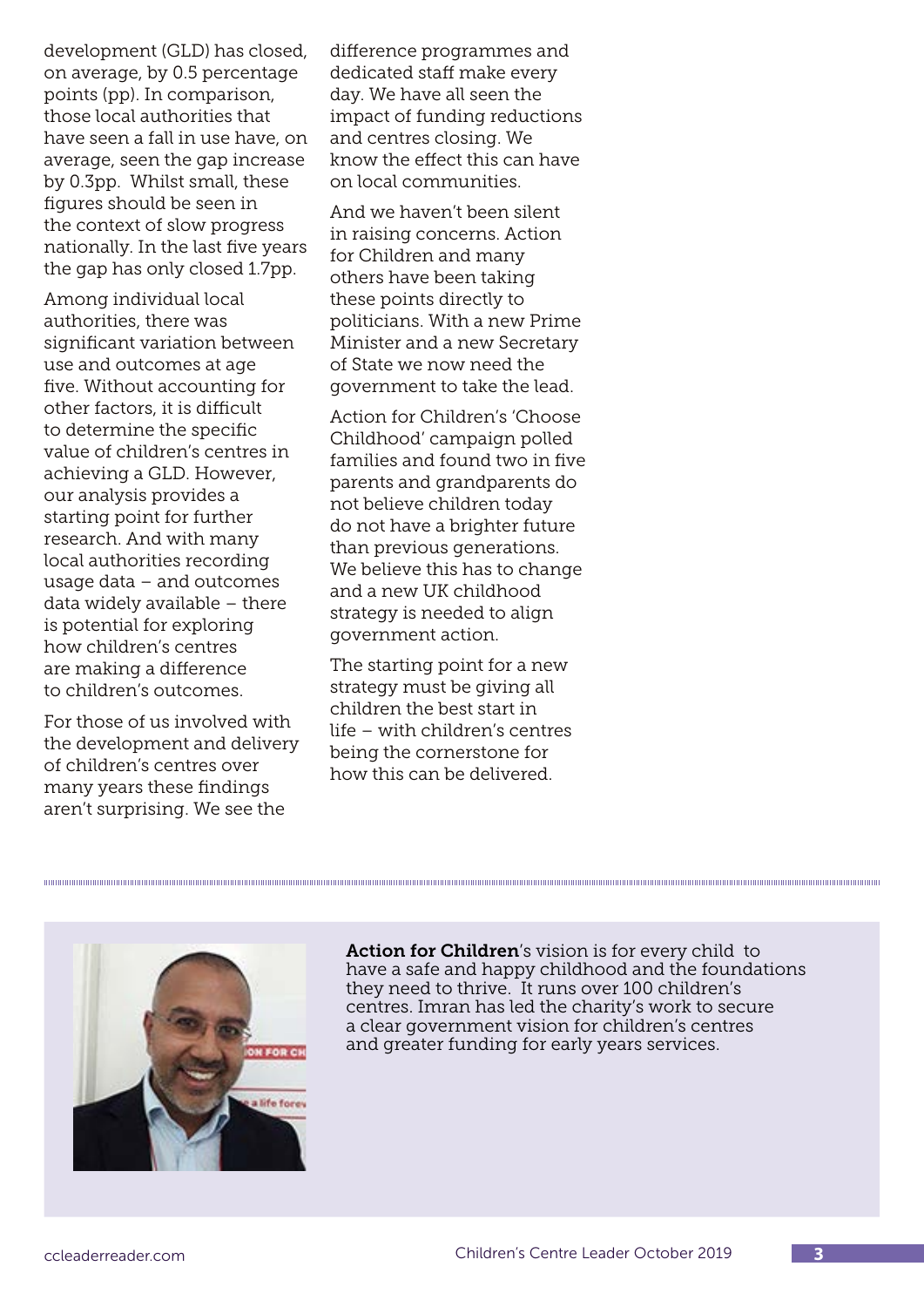## Hungry Little Minds

**Department for Education** officially launched their new three-year campaign to support speech, language and communication skills in disadvantaged families.

We know that the early years are crucial for a child's development, and what happens at home plays a vital role. Improving early communication, language and literacy development is a key priority for the government and a cornerstone of a country that works for everyone.

We have based this campaign on the wide evidence base that shows that the some of the poorest children in the UK start school months behind their peers and the gap can grow through their school years. Children with poor vocabulary skills at age five may be up to twice as likely to be unemployed in their 30s. This 'word gap' has a profound impact on children's educational, social, mental health and employment outcomes.

In July 2018, the Department for Education announced an ambition to halve the proportion of children who finish their reception year without the early communication, language and literacy skills they need to thrive.

This is why the Department for Education has officially launched ["Hungry Little](https://hungrylittleminds.campaign.gov.uk/)  [Minds"](https://hungrylittleminds.campaign.gov.uk/) – a new three-year campaign to encourage parents to engage in activities that support their child's early learning and help set them up for school and beyond. Hungry Little Minds will reach parents and carers of children from disadvantaged backgrounds, helping them to support their child's communication, language and literacy development.

The Hungry Little Minds campaign will encourage parents to engage in activities that support early learning in the home or nudge their behaviour towards doing so.

We want to create a big social movement for change, and we are keen to work with local authorities, children's centres and early years practitioners, as well as public and voluntary organisations, who can play a crucial role in getting the word out to parents. Your support and work on the ground is absolutely vital to getting the campaign message across to the most disadvantaged families.

The launch week was very successful, with over 700 mentions of Hungry Little Minds from a wide variety of organisations, potentially reaching over 3.5 million Twitter users. We also had a wide variety of media coverage, including Sky News, BBC regions, the Star and the Daily Mail covering

the launch. We had 37,874 visits to the website to date (as at 1 August). We are hugely grateful to everyone who showed their support, and it's great to see so many local authorities and local organisations such as libraries embedding 'Hungry Little Minds' in their social media activity.

We know, however, that a campaign is not the "silver bullet" to closing the word gap. We are making a number of investments in the early years, including a £6.5m investment in VCS grants supporting the home learning environment and children with SEND. These projects are as follows:

- » National Literacy Trust have launched a new ["Small Talk"](https://small-talk.org.uk/) website and are running Small Talk events for parents to promote the importance of communicating with their children, as well as working with businesses to share these messages.
- » I CAN are working with local communities to engage disadvantaged parents using the EasyPeasy app.
- » Institute of Wellbeing are taking a culturally tailored, community-led approach to improve the HLE for disadvantaged BME parents.
- » Scouts are piloting a new programme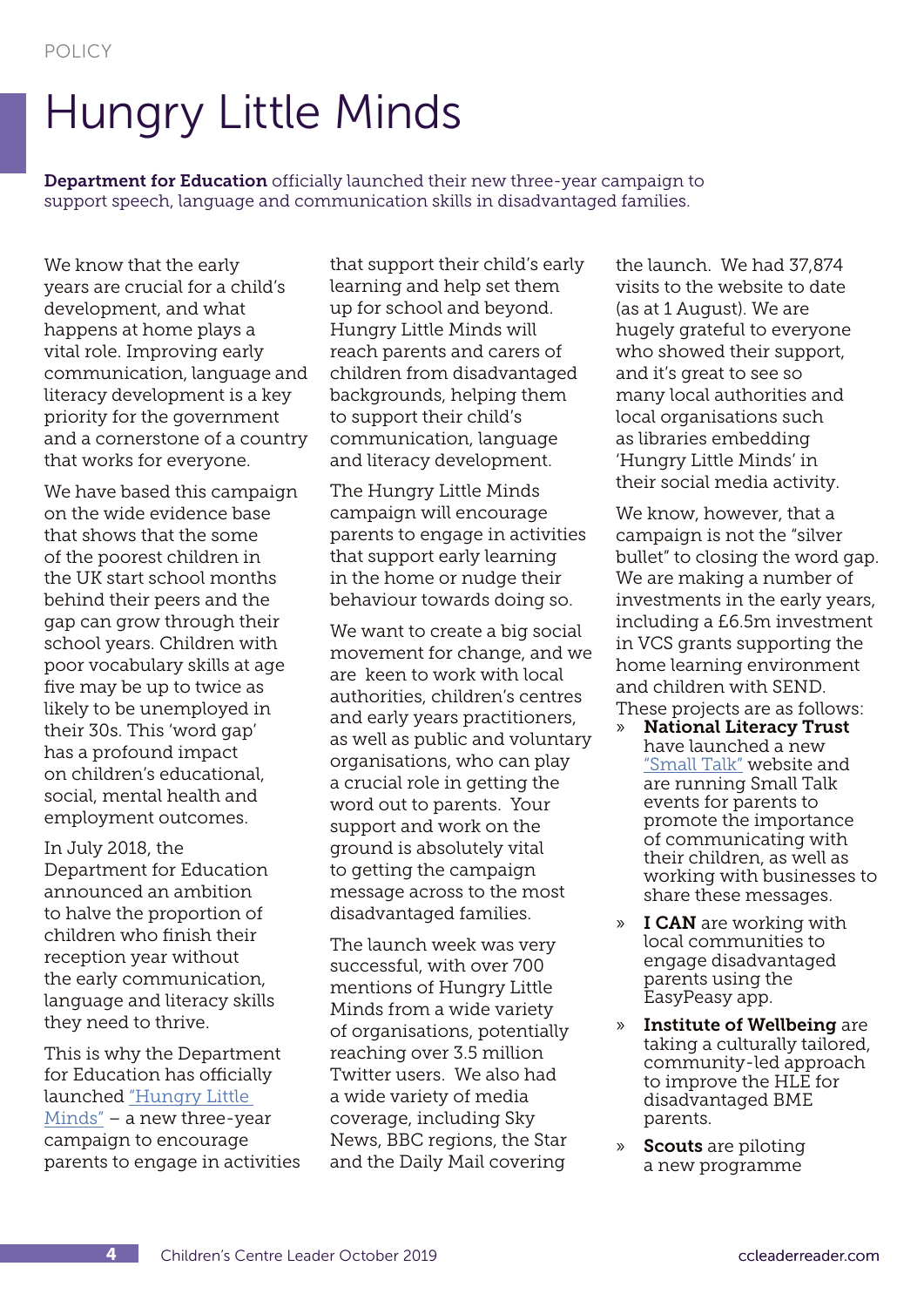called "Hedgehogs" in partnership with Action for Children.

- » Early Years Alliance's project is working with early years staff to improve their skills in identifying Speech, Language and Communication (SLC) needs, taking appropriate action to support SLC development and supporting parents to develop their own children's SLC.
- » Coram Family and Childcare's programme aims to increase take up of free early education offers for two, three and four year olds and EYPP, especially focusing on reaching the most disadvantaged families.
- » PACEY's Together for Twos (TfT) focus is on increasing parental awareness of the 2-year-old offer and promotion of childminding as either a childcare or career choice. Activities also include working in partnership with Job Centre Plus and Health to provide information to parents.

Our programmes on SEND are:

» National Children's **Bureau** aim to improve the quality and confidence of early years settings to better support and identify children with SEND. The



programme also helps local authorities to involve all professionals in a child's life to support.

» Nasen's project will see 507 early years staff trained as an Early Years Special Educational Needs Co-ordinators in 23 local authority areas. The training will help early years staff to identify and support children with Special Educational Needs.

Hungry Little Minds builds on the Government's wider [early years social mobility](https://foundationyears.org.uk/2019/06/government-action-to-boost-social-mobility-in-the-early-years/)  [programme,](https://foundationyears.org.uk/2019/06/government-action-to-boost-social-mobility-in-the-early-years/) which is backed with over £100 million pounds of investment.

If you are interested in finding out more, or you would like to be involved, please get in touch with us at [hle.](mailto:mailto:hle.coalition%40education.gov.uk?subject=) [coalition@education.gov.uk.](mailto:mailto:hle.coalition%40education.gov.uk?subject=)



Connie Barrett started her Civil Service career as a Fast Track Apprentice in 2014. She has worked in a variety of policy roles including Civil Service reform, diversity and inclusion in the Civil Service and the free early education entitlement for disadvantaged two-year-olds. For the past year Connie has led on home learning environment policy in the early years.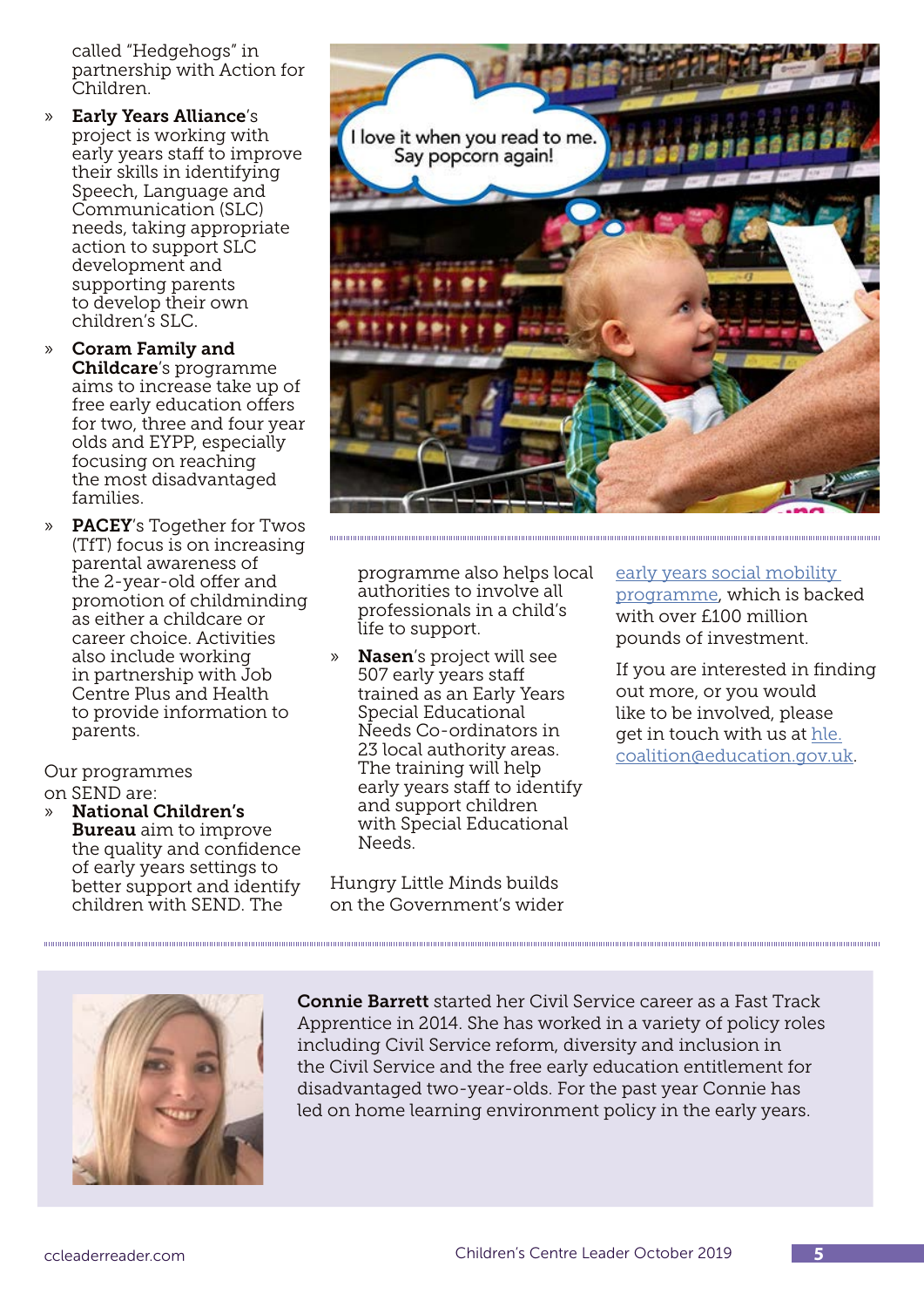# GM Pathways to Talking

Becky Bibby and Jan Robinson from Greater Manchester share details of their GM Pathways to Talking project, which attracted Early Outcomes Funding and the support of academic research partners from Manchester Metropolitan University.

When the Government announced in November 2018 that it was inviting applications for the Early Outcomes Fund, Greater Manchester saw an opportunity to further embed and evaluate its existing Early Years Communication and Language Pathway which has been developed to improve the speech, language and communication skills of 221,522 0-5 year olds across the region.

The Early Outcomes Fund builds on the Government's ambition in 'Unlocking Talent, Fulfilling Potential: a plan for improving social mobility through education' published in December 2017, which set out plans to close the word gap in the early years.

Greater Manchester (GM) is made up of the ten Greater Manchester localities including Bolton, Bury, Manchester, Oldham, Rochdale, Salford, Stockport, Tameside, Trafford and Wigan, working in partnership with the Greater Manchester Combined Authority. One of the strategic priorities of Greater Manchester's Mayor, Andy Burnham, is to help drive the GM ambition to increase the number of children starting school ready to learn. While there has been significant progress to improve school readiness

in recent years GM is now aiming to close the gap with – and then overtake – England on the percentage of children achieving a Good Level of Development at the end of the Early Years Foundation Stage.

School readiness is a key focus across GM, with an Early Years Delivery Model and eight stage assessment model in place across all the 10 localities. The Early Years Delivery Model includes a number of evidencebased assessment tools and interventions delivered for children from birth to five through consistent pathways across Greater Manchester, including a multi-agency Communication and Language Pathway which is led by Michelle Morris, Consultant Speech and Language Therapist with Salford Royal Foundation Trust and the GM Speech and Language Therapy Lead. With most areas implementing the pathway since 2014, the focus for the GM bid was to evaluate the stage and impact of implementation across all 10 areas and to identify and understand some of the enablers and barriers to implementation.

We were delighted to receive the news in January 2019 that GM had been successful and awarded £1.5m to evaluate and increase the scale and

pace of implementation of the Communication and Language Pathway, across Greater Manchester. We are one of eight areas receiving EOF funding and as a combined authority bid, we needed to identify one of the GM local authorities to be the lead local authority to submit and coordinate the GM bid and Salford City Council is providing this lead role. We decided to call our project GM Pathways to Talking.

Through writing the bid, early years leads from across Greater Manchester worked together to identify the priorities for the project and a common theme that arose was the need for some external evaluation of the Communication and Language pathway implementation. We are very good in GM at developing and implementing new ways of working, but collectively identified that we needed an increased focus on evaluation. We also recognised the need to work with colleagues experienced in research and evaluation and invited Manchester Metropolitan University (MMU) to be a strategic partner in the GM bid.

So having being awarded the funding for 12 months from April 2019, we quickly needed to get started. We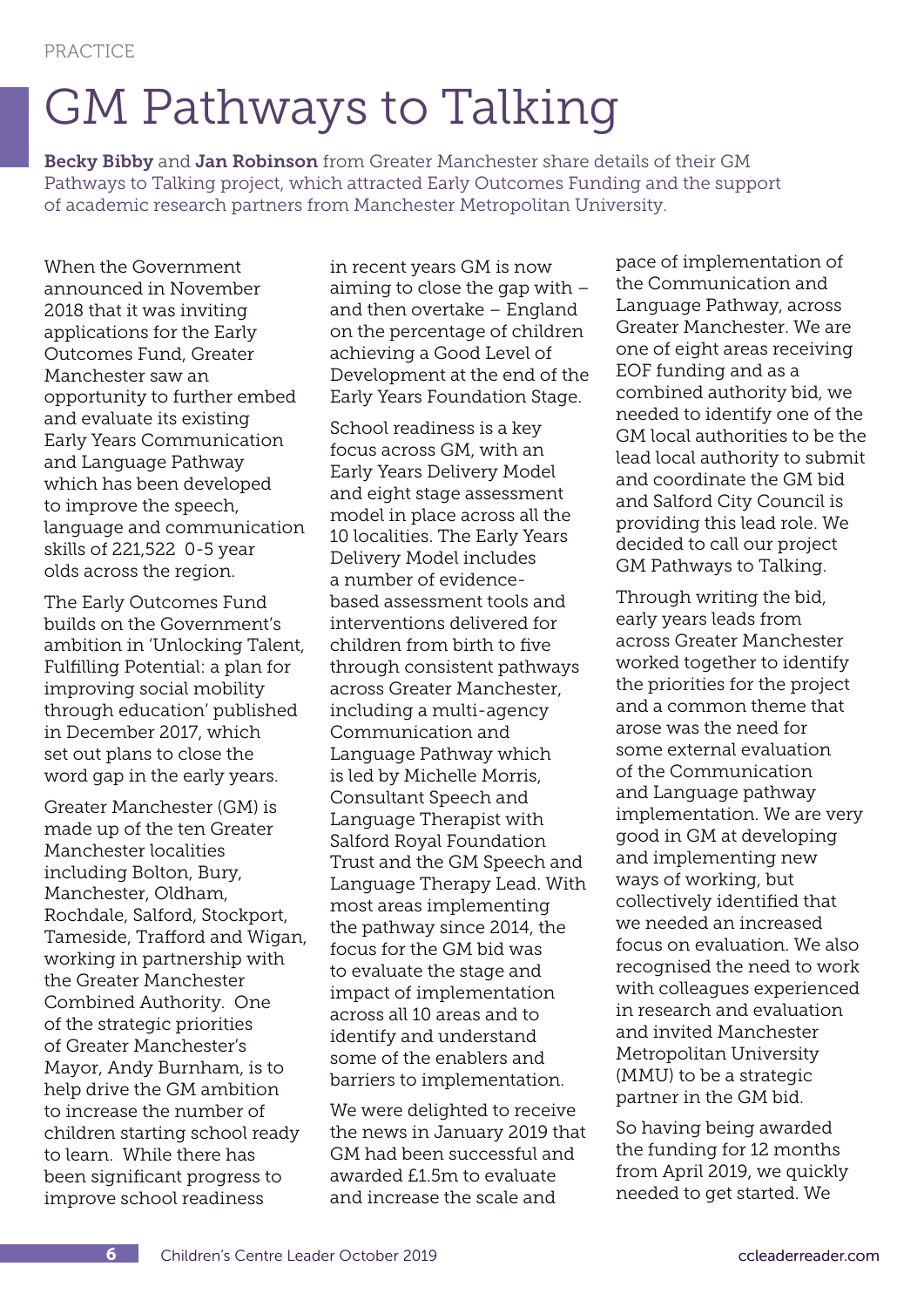

identified two immediate priorities: establishing effective project governance to ensure that all 10 localities are represented and engaged in project development and alignment with the wider decision making structures for the GM Readiness programme; and to agree our evaluation objectives.

We invited all 10 areas to identify and nominate a GM Pathways to Talking project lead to drive this work at a locality level and to form a GM wider project team. We used some of the funding to enable localities to provide some increased capacity for project management and very quickly found we had a team of project leads in place. The enthusiasm at locality level was evident and we held our project launch

event with early years leads and speech and language leads from across GM just a month after receiving our grant notification letter from the DfE.

We worked closely with two senior colleagues from MMU, Professor Deborah James and Dr Julie Marshall to identify our evaluation objectives:

1. To understand the leadership attributes associated with systems change in delivery of the speech, language and communication pathway;

2. To understand how the Communication and Language Pathway is implemented (social processes) within the 10 localities;

3. To understand the process of distributed ownership of the communication and language pathway with communities, families and the workforce;

4. To understand the pathway in terms of its use, its impact and its reach on the ground.

So where are we up to now? We have developed a locality stocktake self-evaluation document which all localities have completed; and during July and early August, we visited each locality to discuss their Communication and Language Pathway baseline position which includes identifying local successes, challenges and implementation priorities. One of the evidenced-based tools we are using in GM is the WellComm Language Toolkit and we are keen to find out how this is being used and

(continued on p8)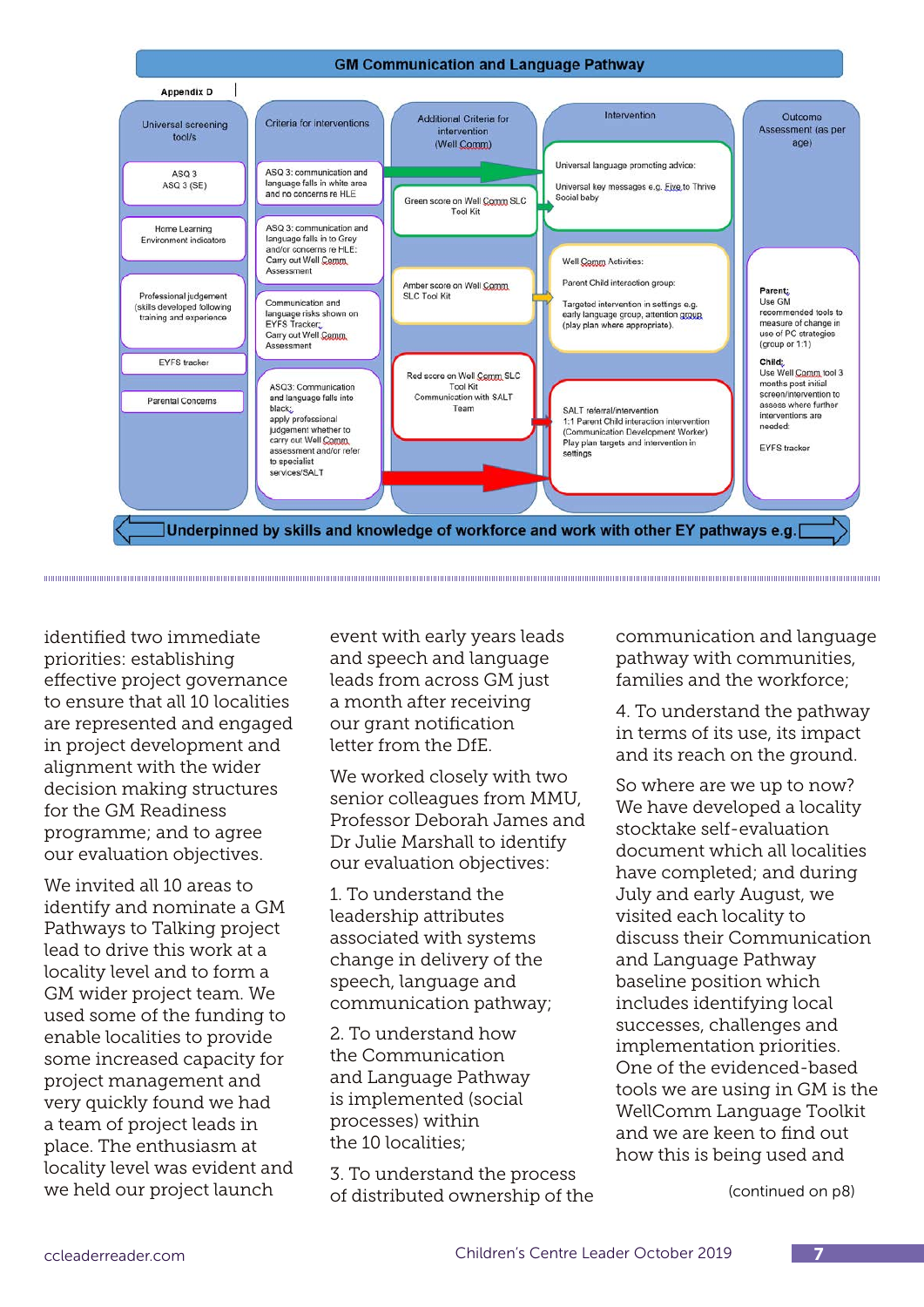(continued from p7)

how the assessment data is being collected and used. We can already see some common themes arising.

We met in August with the GM Pathways to Talking wider project team to share implementation priorities and develop a Theory of Change model for each locality. Following this, each area is developing their own implementation plan and EOF funding will be allocated at a locality level. Whilst localities will have their own priorities, we are keen to align where possible and will be developing peer networks to help ensure long-term sustainability and provide a legacy from the GM Early

Outcomes Fund project. The evaluation activity will run alongside this, with a deep dive into two of the localities and a broader evaluation for all 10 localities.

We are also planning some leadership coaching for the locality leads; some speech, language and communication and WellComm training and development sessions for multi-agency colleagues across GM and working with colleagues from the GM Research Team and GM Digital Team, to explore how we can improve the collection and use of data to evidence the impact of the Communication and Language Pathway.

GM is also in the process of establishing an Early Years Workforce Academy, an innovative regional approach to enhancing the practice, knowledge and skills of the diverse range of professionals working in early years services. Learning from the EoF project will inform this work and the core development programme offered by the Academy. Watch this space….

These are exciting times for us in Greater Manchester and the Early Outcomes Fund is providing some of the additional investment we need to evaluate our current Communication and language Pathway and to increase the pace and scale of its implementation. If you would like to follow the project as it progresses, please visit [https://](https://GMPathwaystoTalking.blog) [GMPathwaystoTalking.blog](https://GMPathwaystoTalking.blog)





Becky Bibby is Assistant Director for Early Help and School Readiness in Salford City Council. Becky joined Salford in 2009 as their Childcare Strategy Manager with responsibility for managing the Children's Centres and Quality Assurance Team and now manages Early Years and Early Help services which have been recently redesigned to increase the focus on School Readiness. Becky is the strategic lead for the Greater Manchester EOF project and is passionate about improving children's speech and language and is committed to working collaboratively with the GM Combined Authority where she has been involved in the development of the GM Early Years Delivery Model since its beginning in 2009. Becky can be contacted at [GMPathwaystoTalking@salford.gov.uk](mailto:Mailto:GMPathwaystoTalking%40salford.gov.uk?subject=)

Jan Robinson recently retired from her role as Early Years Strategic Lead in Bolton Council and now working as an independent Early Years Consultant and supporting the GM EOF project as the GM Pathways to Talking Programme Manager. Jan started her career as an early years teacher and has been a Headteacher and Early Years Adviser in St Helens and Lancashire and led an Early Excellence Centre within a large Primary School in St. Helens. Jan has a particular interest in early years leadership and the development of integrated services, and also in the key role of Communication and Language development in the early years. Jan has also been involved in the development of the GM Early Years Delivery Model since 2009. Jan is the author of the blog: <https://GMPathwaystoTalking.blog> and can be contacted at [GMPathwaystoTalking@salford.gov.uk](mailto:Mailto:GMPathwaystoTalking%40salford.gov.uk%20%20?subject=)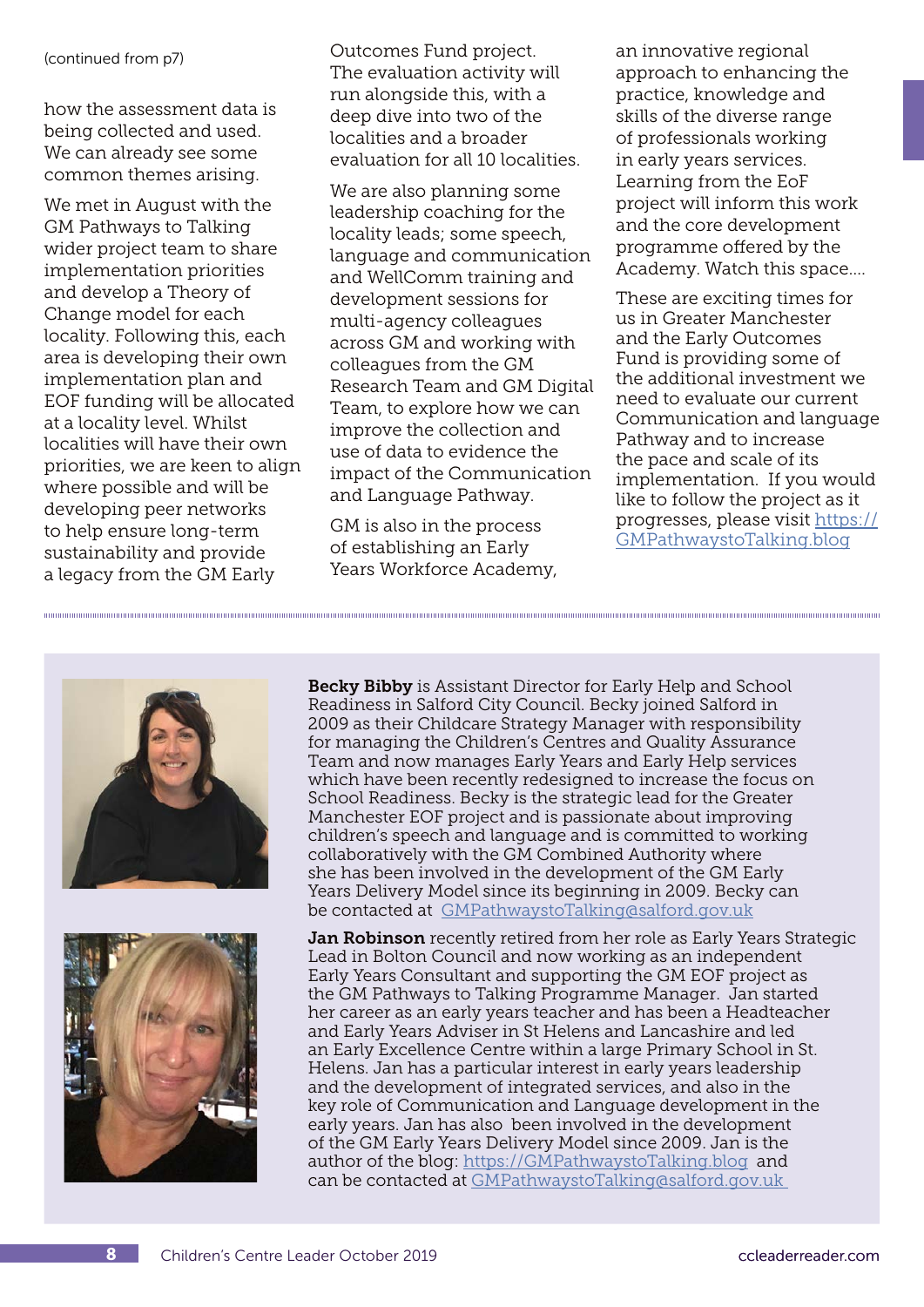## The link between literacy and language in early years: A practical guide

Liz Elks, director of Elklan Training offers plenty of practical tips for linking literacy and language in the early years.

The path to developing essential literacy skills is rooted in early years experiences and education. Having well developed oral language is essential if children are going to develop age appropriate literacy skills.

To ensure high achievement in literacy in later years there must be a focus on developing oral language skills in early years settings.

## Speech and language development for young children

'It is a recognised fact,' says Liz Elks from Elkan, 'that the first three years of life are the most critical period for children in developing speech and language skills. For good developmental progress, children up to the age of three need to be surrounded with a language rich environment and adults who interact and talk with them appropriately in order to acquire these skills.'

## Language and speech are different

Language refers to the words we use and how we put them together so that others can understand what we are trying to convey.

Language includes:

#### Receptive language

Understanding the meaning of words and sentences, including the implied meaning such as what 'pull your socks up' means, as well as remembering what we have heard,

#### Expressive language

Choosing the right words and being able to put those words into grammatically correct sentence ('I am putting on my shoe', rather than 'shoe am putting on').

### Social use of language

Communicating what we wish to say in the right tone of voice, in an appropriate manner and using suitable non-verbal communication.

Speech refers to production of the sounds. This includes:

Articulation, or how to make the sounds in the words using clear diction so that e.g.a 'k' doesn't come out as a 't'.

**Fluency**, or talking

without stammering.

## Developing receptive language

In typical development, children develop receptive language skills before they speak. By 18 months a toddler may say 30-50 single words but will understand many more including phrases and simple instructions. Therefore, it is vital to surround them with appropriate language from birth and keep interacting and chatting with them even though they may not be saying much back.

## Helping children to understand spoken language

### 1. Gain the child's attention before speaking

Call the child by name 'Louis...'.

#### 2. Be aware of the complexity of the language you use with the child

The language used can be complex in terms of the length of the sentence, the

(continued on p10)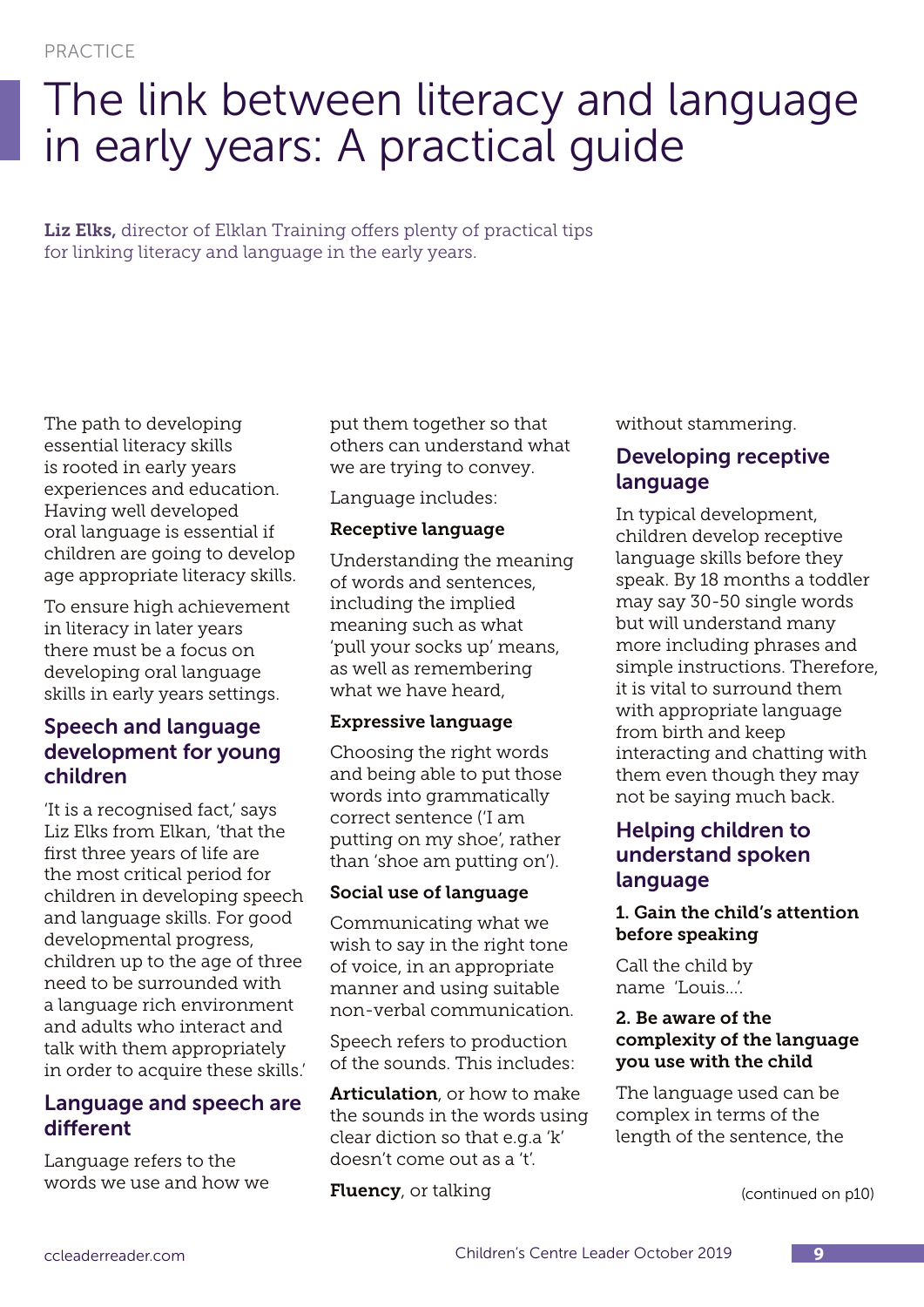

structure (grammar) or the vocabulary used. If a child does not understand, try to reflect on the language used and consider simplifying the length, structure and/or vocabulary.

### 3. Pause between sentences to allow children to

process the information

4. Order your sentences. For example, 'Put your painting on the rack and then go outside' is much less complicated than 'Before you go outside put your painting on the rack'.

#### 5. Consider the language used when asking children not to do something

The ability to understand the language 'not' as in 'do not run' or 'you can't go outside today' usually develops around 16 months. However, some children, with speech, language and communication needs, do not understand

the meaning of negatives. Instead, turn the statement into a positive one, 'Walk please' or 'It's raining outside.'

6. Use a multi-sensory approach i.e. pictures, objects and real life experiences to reinforce verbal information

#### 7. Encourage the child to tell you when they do not understand

8. Use appropriate nonverbal communication and sometimes emphasise key words by using slight stress

## Language development and literacy

Speech, language and literacy are closely linked, meaning that children are likely to have trouble with the latter if they have difficulty with the former. To develop literacy children need to be able to understand and use oral language, because many of the key

skills we use for reading and writing are speech and language skills, specifically:

Vocabulary. We need to be able to understand a vast range of words; this starts with hearing a word used in context, which helps us know what it means.

### Being able to pay attention.

Listening skills are more than just being able to hear words. You also need to be able to pay attention and concentrate to understand what is being said.

#### Understanding sentences,

this involves processing longer strings of words, as well as more complex elements such as tenses and plurals.

Having ideas, sequencing them together and forming them into grammatically correct sentences.

These skills need to be present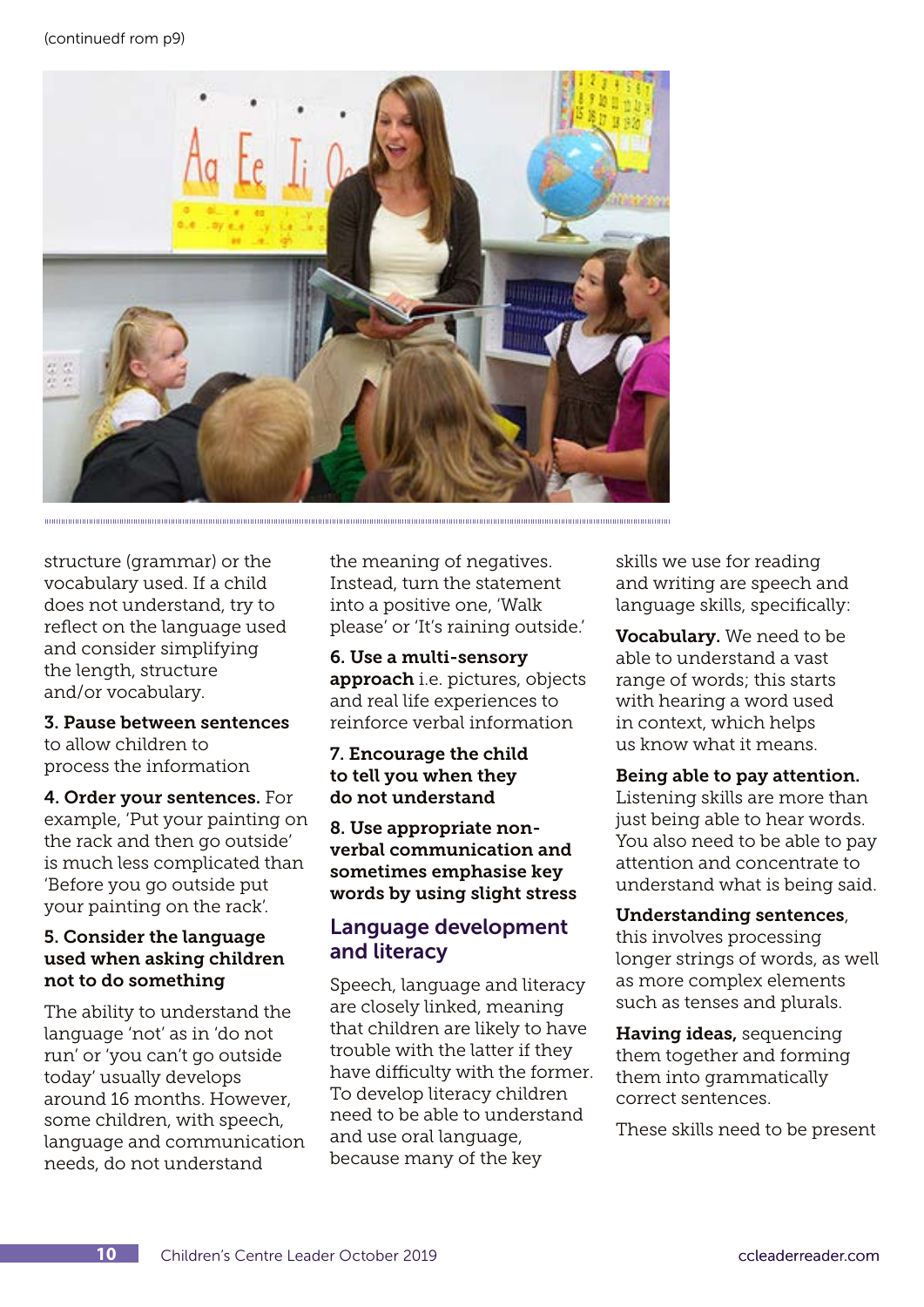

for literacy skills to emerge, and need to be developed during a child's early years.

### Speech development and literacy

Literature suggests a link between the development of speech, phonological awareness and literacy skills (Stackhouse and Wells 1997, Bird and Bishop 1992).

The basis of speech development and literacy is phonological awareness. This involves:

An awareness of rhythms, patterns and sounds.

An understanding that rhythms, patterns and sounds are the building blocks of words.

The ability to break-up words into their constituent parts.

The ability to understand and talk about the

structure of words.

Very young children can respond to the rhythm and intonation in a familiar song and respond to the sounds from their home language more quickly than other languages. They do this subconsciously. They then gradually learn that words have meanings and they store the word as a whole unit.

With maturity, children begin to develop awareness of the structure of words – this is phonological awareness that the word is made up of syllables, and then individual different sounds. These skills involve a speech processing system. Research suggests if a child has difficulties with the speech processing system, they are likely to have delayed speech and may, if their speech remains unclear at 5½ years old, experience further difficulties

with reading and spelling (Bird and Freeman 1995).

Phonological awareness develops gradually with rapid progress between the ages of 3-5 years. This means early years settings have a crucial role in promoting phonological awareness skills. Time should be spent exploring and enjoying the early skills of rhythm and rhyme in settings and at home, before focusing solely on sounds and letters, and activities should be carefully differentiated to meet the needs of individual children.

## Activities to support phonological awareness in 2-3 years

#### Ideas for listening to rhythm and patterns

- » Use repeating line books and encourage joining in
- » Play with noise makers and instruments and follow the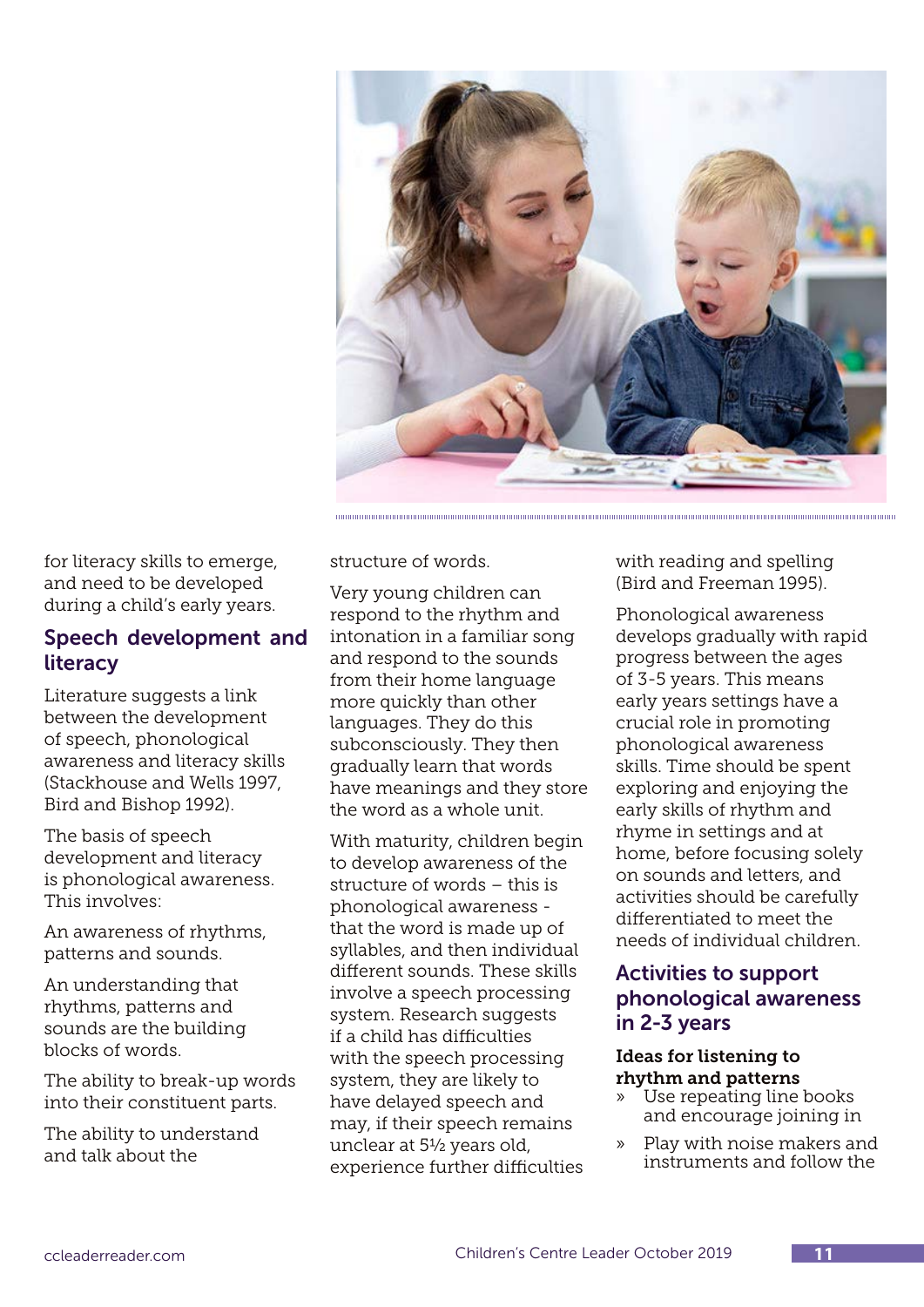childs lead by copying the beats

- » Use songs and rhymes that use lots of actions
- » Sing songs to signal changes in routine e.g. story-time/greetings.

#### Ideas for listening to sounds

- » Play with cause and effect toys that make noises and take turns.
- » Go outside and listen to the noises.
- » Listen out and refer to everyday sounds e.g. microwave pings.
- » Have noise makers in an area inside and outside e.g. filled bottles/pipes on the fences to bang.
- » Sound bags with interesting everyday noise makers e.g. phones, aliens, bells, shakers.
- » Play with puppets and animals, making the noises.
- » Make noises linked to interests, e.g. animals = animal noises, transport = aeroplane and motorbike noises etc.

#### Linking to literacy

» Use lots of printed photo material with words added to label toys/areas.



Liz Elks Director Elklan training www.elklan.co.uk liz@elklan.co.uk

01208 841450

Material taken from Elklan Early Language Builders, Elks,L & McLchlan H 2016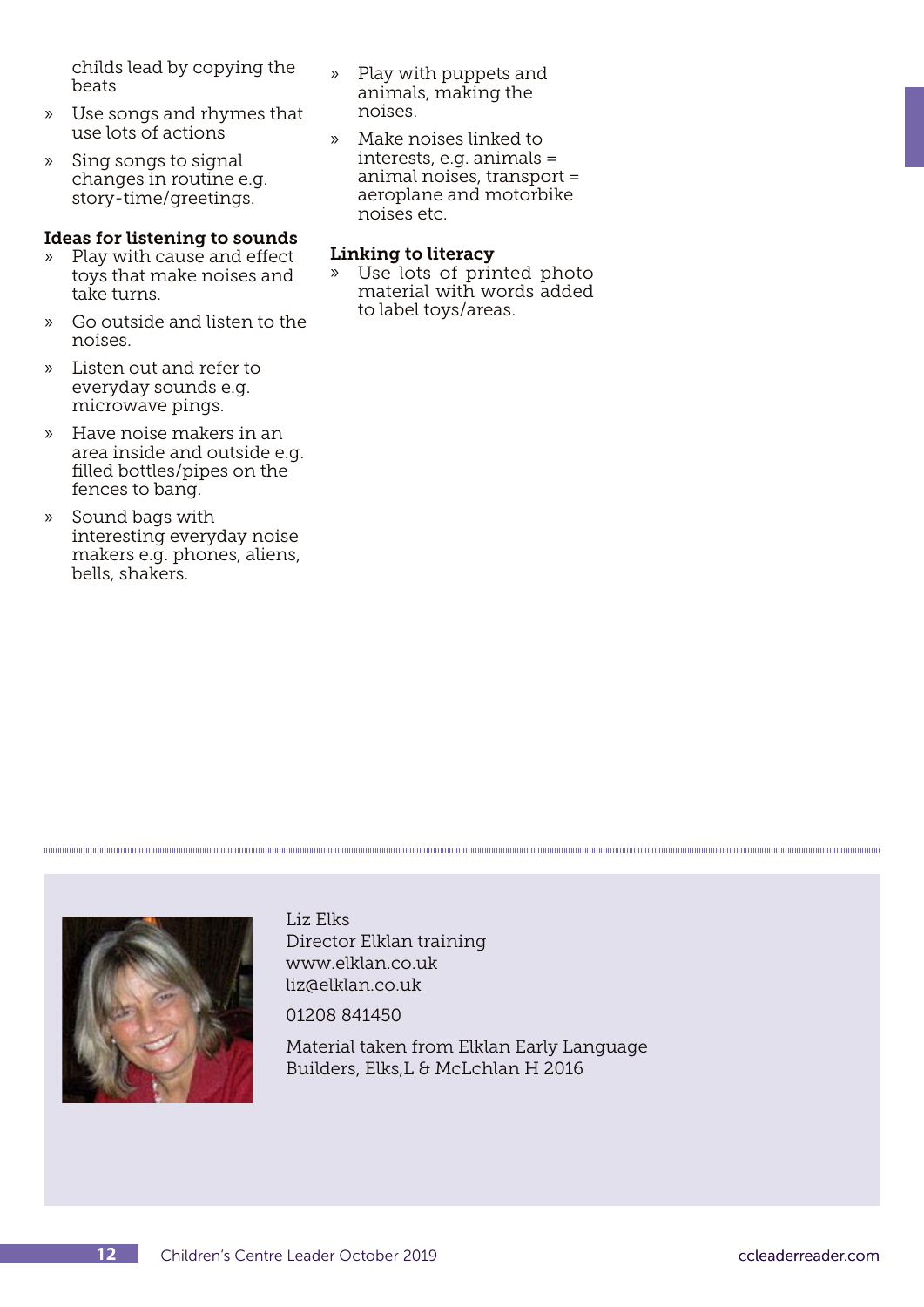## The whole system is greater than the sum of its parts

Marie Gascoigne introduces her system for improving outcomes for speech, language and communication.

Improving the speech, language and communication of children and young people, as well as addressing the needs of those who struggle to develop these core skills for life, has been the focus of national and local initiatives for approaching two decades. The Bercow Review  $(2008)^1$  resulted in the Better Communication Action Plan² which included the development of commissioning tools, a series of speech, language and communication needs (SLCN) commissioning pathfinders projects as well as the Better Communication Research Programme<sup>3</sup>. Talking About A Generation (2017)<sup>4</sup> brought together the data and evidence base linking the impact of social disadvantage on early speech, language and communication development and the subsequent impact on life chances; the underestimation and underidentification of speech, language and communication need; the impact on attainment across the education system and beyond

into the workplace. Bercow: Ten Years On (2018)<sup>5</sup> reviewed the progress since the initial review concluding that whilst there had been many examples of excellent practice and progress, the fundamental issues of joint commissioning, the 'post-code lottery' of variation in provision and outcomes and the need for whole systems change remain barriers to progress.

Despite this rather depressing introduction, the identification of 12 Opportunity Areas in 2017 and the DfE Early Years Social Mobility Programme in 2018, with early speech, language and communication development as a priority, bring with them a renewed opportunity to implement 'whole system' change that will bring closer the stated goal of "reducing the number of children by half who do not achieve the expected levels across all goals in the 'communication and language' and 'literacy' areas of learning by the end of Reception year<sup>"6</sup>.

So, in practice, there are some key challenges and questions to be addressed:

- What does 'whole system change' look like and how can it be achieved?
- » What interim functional outcomes for each part of that whole system can be identified that ensure the direction of travel towards the ultimate outcome of improved population level achievement of expected levels? How?
- » How to ensure that that the measures are measures of impact and not merely of inputs or outputs? So what and prove it!

Clearly if these were simple questions they would have been answered by now. However, in the Leicester City, Nottingham City and Derby City joint Early Outcomes Fund project the Balanced System® framework and tools are being used at a strategic level to better understand need, map and evaluate the system from commissioning through to provision, triangulate the predicted need with the planned response and use this to inform city wide

(continued on p14)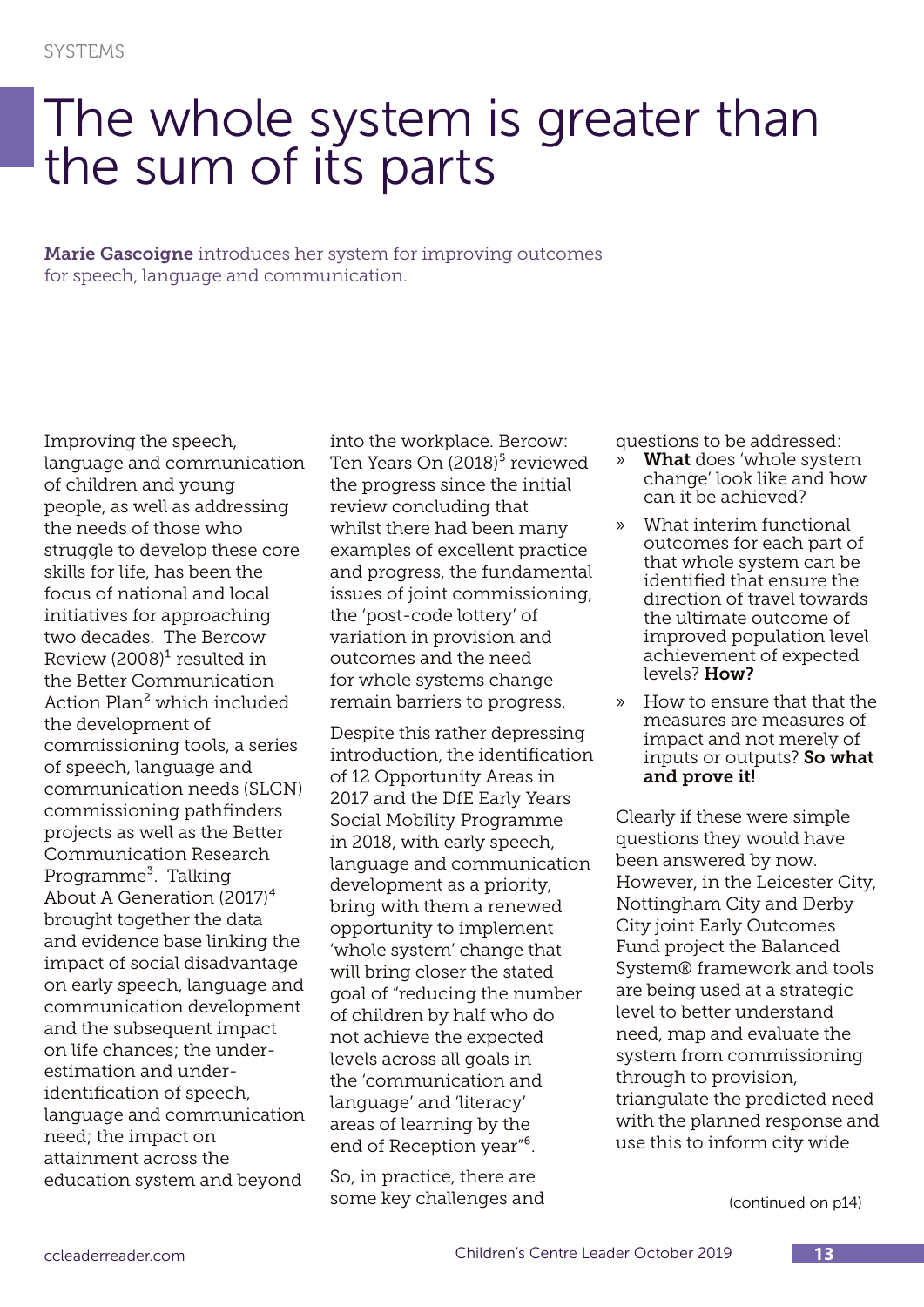#### Figure 1: Balanced System® Model



pathways for speech, language and communication. Alongside this project, Derby City is an Opportunity Area and as part of the TALK Derby initiative, the Balanced System® Schools, Settings and Childminders is being offered to facilitate understanding of need and generate action plans for change with a clear evidence

framework in all schools, children's centres, early years settings and childminders within eight priority wards.

## What might a whole system model look like?

The Balanced System® has developed organically since 2003. The current iteration is summarised in Figure 1 (Above). The

tools and processes that support the methodology have also evolved to the current online platform.

The framework builds from the bottom with the premise that jointly commissioned outcomes for children, young people and families should be the basis of the whole system. The remaining core building blocks are an integrated workforce to deliver the outcomes working with parents, carers and young people.

Next comes the service delivery system, which includes strong leadership and management on which the success of the system is reliant, a platform of training and development and then the wider workforce and specialist workforce contributing equally but in different ways to the delivery of a universal, targeted and specialist offer.

The Five Strands provide the outcome areas which underpin the Balanced System® outcome framework. [Click here](https://www.thebalancedsystem.org/BC_HighLevelOutcomes_v1.pdf) for an overview of the high-level outcome descriptors across each of the Five Strands and three levels<sup>7</sup>. This framework has been included in the forthcoming Public Health England guidance to support commissioners and local leaders around speech, language and communication⁸.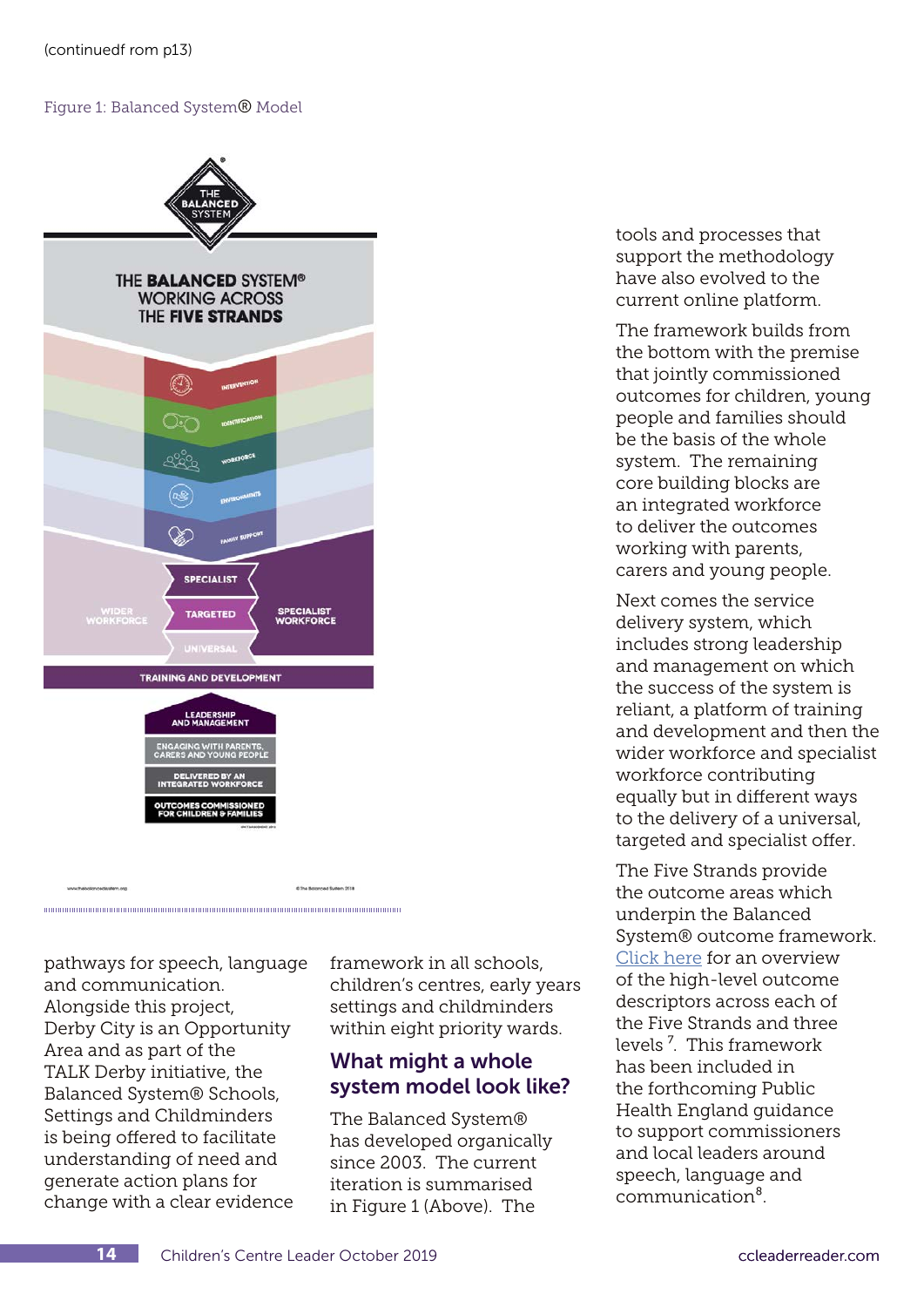

Figure 2: Example of a school level end of understand phase summary

### How to focus change on the whole system outcomes?

The methodology that has been developed with the system is a familiar understand, plan, do, review cycle. The proposal is that if meaningful impact measures for the outcomes in all Five Strands and at the three levels are being demonstrated then the whole system takes on a momentum that individual pockets of excellence struggle to achieve on their own.

## Understand

Whether at a city-wide level or within a specific provision, the starting point is understanding the population size, demographic, predicted speech, language and communication need, as well as the current resource in terms of workforce number, skills and experience, as well as the demand on the workforce from numbers of families requiring targeted or specialist support. This quantitative data gives a sense

of the levels and patterns of need and the workforce in place to support the system.

The next part is to capture the current offer for children and families and map the offer within the Five Strand and three level framework with a specific element that asks the predicted impact is of each provision that is described. For example, it isn't enough to say that a member of the workforce has received training about promoting early language, the framework also asks that the intended outcome, the change as a consequence, for example how these skills will be used and the anticipated impact for children.

The summary of the understand phase can then be used to support planning whether at a strategic level in terms of a pathway or commissioning specification or within a provision in terms of identifying where there are gaps in the current provision

that suggest a training need, or a need to adapt the environment to encourage SLC development or a need to include a specific intervention as part of the daily routine.

## Plan, Do & Review

The response to the understand phase is where the potential exists to really move towards outcome focused planning with measurement of what success and impact will look like brought into the forefront of planning.

The Action Plan starts with the intended outcome in whichever strand and level is being prioritised. For example, from Figure 2 the Family Support strand appears relatively weak. So an outcome for universal family support might be chosen. This is where there is the potential to connect effort at the level of an individual school or provision with strategic planning at a local area level. At a Local Area

(continued on p16)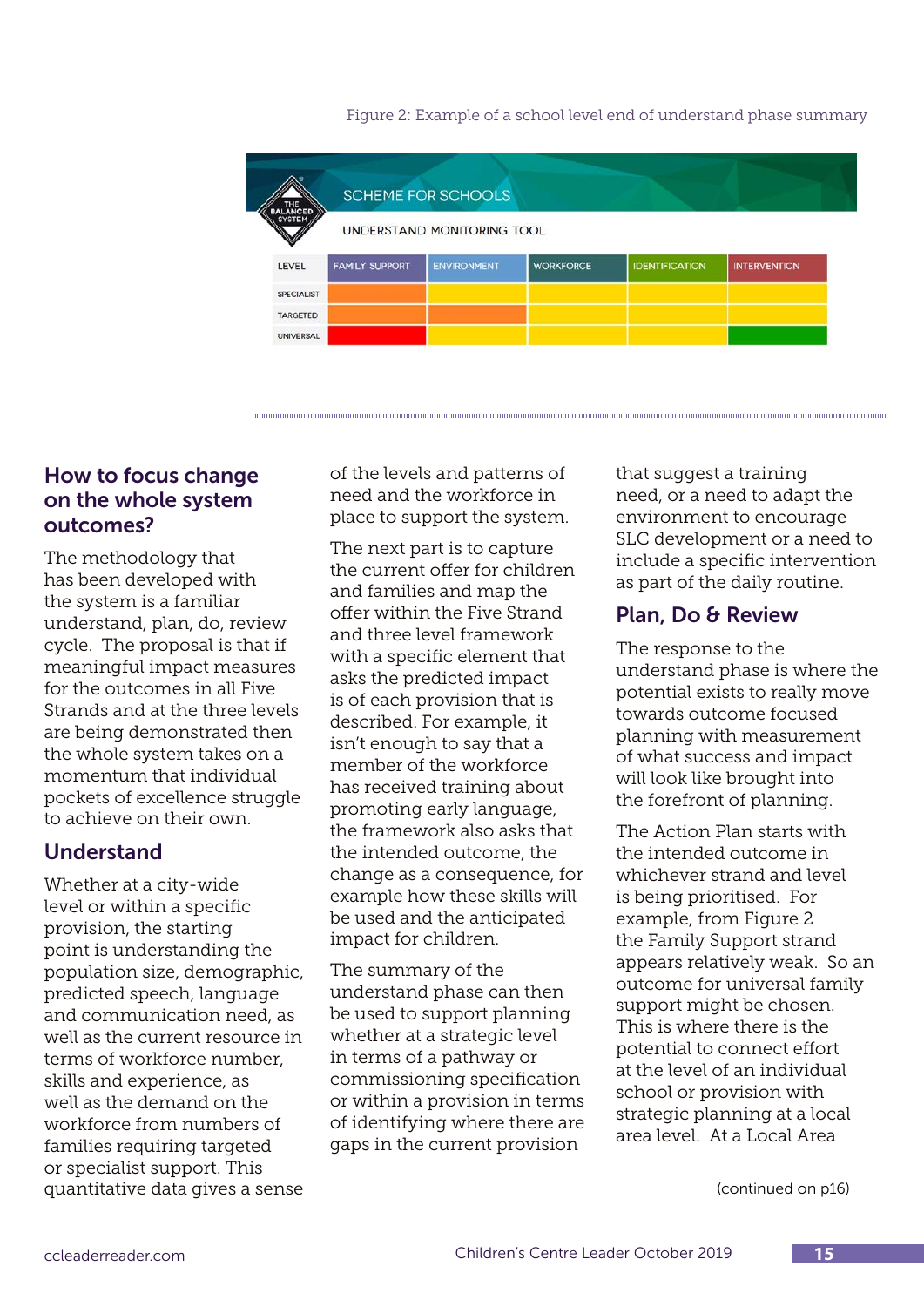(continued from p15)

#### Figure 3: Balanced Systems® Plan, Do and Review Prompt



© BETTER COMMUNICATION CIC. 2019

level the outcome might be parents and carers are confident in supporting their child's communication development. At a school, setting or childminder level, this outcome statement will still be relevant but the actions will be tailored appropriately in a more focused way to the particular community or set of families.

The final piece of the puzzle is the levels of measure of 'outcome'. The Balanced System® uses an evidence framework that is adapted from the Friedman Results Based Accountability methodology. This describes four levels of evidence:

Level 1: Input; Level 2: Reach; Level 3: Quality; Level 4: Functional Impact.

The ambition is to move away from the reliance on measures of input towards measures of functional impact in the system. And yet, so many Key Performance Indicators are about counting 'did we do it?' not 'did it make a difference?.

Figure 3 shows how at the planning stage it is crucial to consider the impact measures that will inform whether the functional outcome has been achieved. Is the whole system greater than the sum of the parts?

The concurrent work with both the Early Outcomes Fund and TALK Derby Opportunity Area provides a unique opportunity. The combination of being able to use the process across the system, starting with individual practitioners, settings and

schools and the families they work with, whilst also working with area wide strategic partners, will allow a thorough exploration of whole system change. The key outcome, however, is that the process allows for the development of an outcomes focused culture where seeking impact evidence is at the forefront of everyone's mind when commissioning, planning and delivering support for children and young people and their families. Some participants have summed this up as 'changing *how we think* about what we do more than changing *what* we do'. Sustainability and longer-term outcomes for children come not from a project but from the people within a system.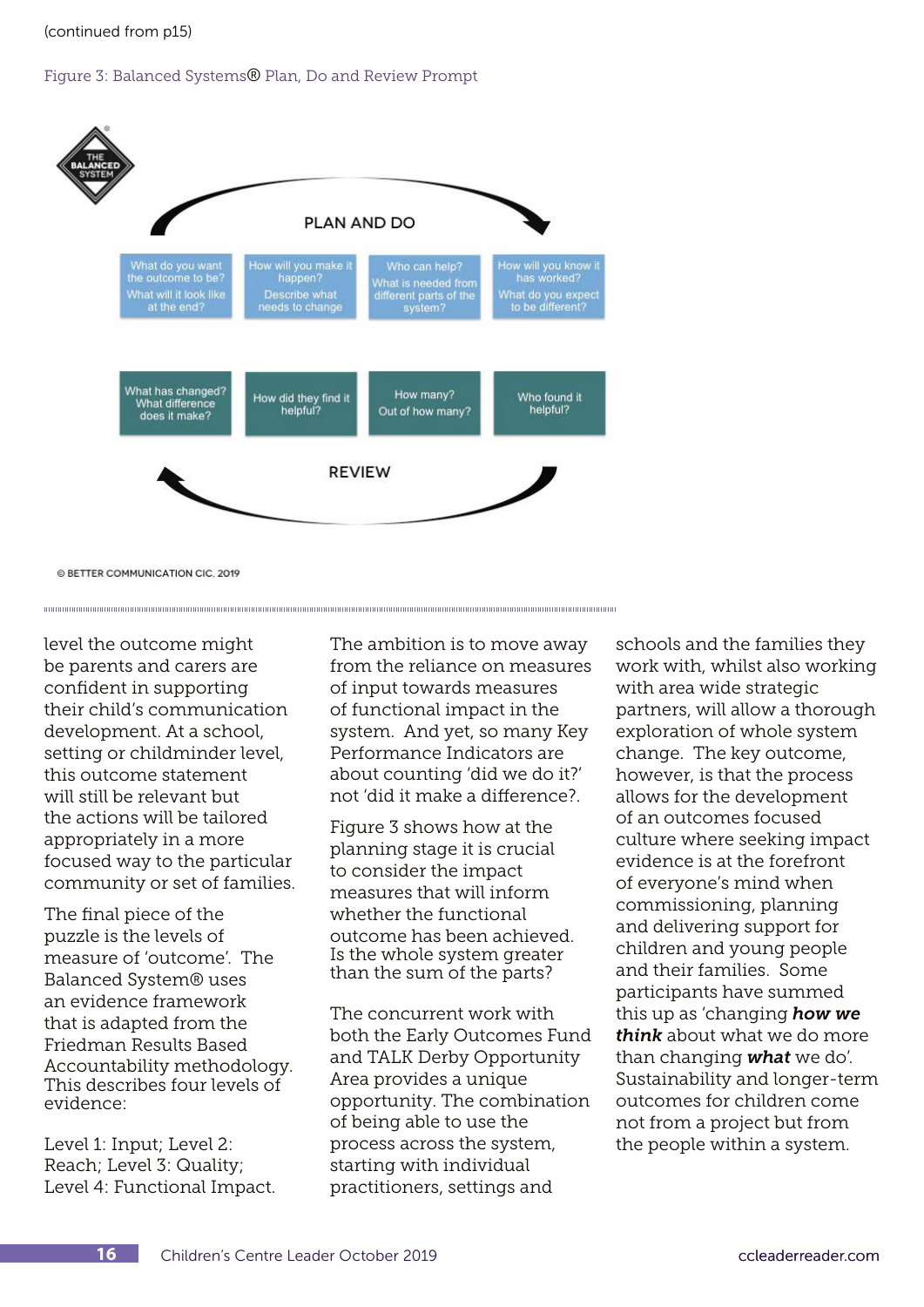#### References

<sup>1</sup> Department for Children, Schools and Families, DCSF Publications (2008), **The Bercow Report:** A Review of Services for Children and Young People (0-19) with Speech, Language and Communication Needs [<https://dera.ioe.ac.uk/8405/7/7771-dcsf-bercow\\_Redacted.pdf>](https://dera.ioe.ac.uk/8405/7/7771-dcsf-bercow_Redacted.pdf)

 $^2$  Department of Health (2008), **Better Communication: An action plan to improve** services for children and young people with speech, language and communication needs [<https://webarchive.nationalarchives.gov.uk/20120106174535/https://www.](https://webarchive.nationalarchives.gov.uk/20120106174535/https://www.education.gov.uk/publications/eOrderingDownload/Better_Communication.pdf) [education.gov.uk/publications/eOrderingDownload/Better\\_Communication.pdf](https://webarchive.nationalarchives.gov.uk/20120106174535/https://www.education.gov.uk/publications/eOrderingDownload/Better_Communication.pdf)>

<sup>3</sup> Better Communication Research Programme: <[https://www.gov.uk/government/](https://www.gov.uk/government/collections/better-communication-research-programme) [collections/better-communication-research-programme](https://www.gov.uk/government/collections/better-communication-research-programme)>

<sup>4</sup> Marie Gascoigne and Jean Gross, The Communication Trust, **Talking About A Generation:** Current Policy, Evidence and Practice for Speech, Language and Communication, <[https://www.](https://www.thecommunicationtrust.org.uk/media/540327/tct_talkingaboutageneration_report_online.pdf) [thecommunicationtrust.org.uk/media/540327/tct\\_talkingaboutageneration\\_report\\_online.pdf>](https://www.thecommunicationtrust.org.uk/media/540327/tct_talkingaboutageneration_report_online.pdf)

<sup>5</sup> ICAN and Royal College of Speech and Language Therapists, **Bercow: Ten Years On:** An independent review of provision for children and young people with speech, language and communication needs in England (2018) [<https://www.bercow10yearson.](https://www.bercow10yearson.com/wp-content/uploads/2018/03/337644-ICAN-Bercow-Report-WEB.pdf) [com/wp-content/uploads/2018/03/337644-ICAN-Bercow-Report-WEB.pdf](https://www.bercow10yearson.com/wp-content/uploads/2018/03/337644-ICAN-Bercow-Report-WEB.pdf)>

 $^6$  Department for Education, DfE Update: Early Years Social Mobility Programme (July 2019) <[https://](https://foundationyears.org.uk/wp-content/uploads/2019/07/DfE-Social-Mobility-Programe-slides.pdf) [foundationyears.org.uk/wp-content/uploads/2019/07/DfE-Social-Mobility-Programe-slides.pdf>](https://foundationyears.org.uk/wp-content/uploads/2019/07/DfE-Social-Mobility-Programe-slides.pdf)

 $^7$  The Balanced System High Level Outcomes for Speech, Language and Communication Needs [<https://www.thebalancedsystem.org/BC\\_HighLevelOutcomes\\_v1.pdf](https://www.thebalancedsystem.org/BC_HighLevelOutcomes_v1.pdf)>

<sup>8</sup> Public Health England (2020) forthcoming "Speech, Language and Communication Pathway for Children under 5 years. Guidance to support local commissioners and service leads"



Marie Gascoigne is Director and Founder of Better Communication CIC, a not-for-profit organisation established to support the commissioning and design of services to support children and young people's speech, language and communication through the Balanced System®.

Marie is qualified as a speech and language therapist and in a career spanning 30 years, has worked as a practitioner, academic, researcher and author, returning to the NHS as a strategic lead to implement a service transformation based on the Balanced System®. Marie has represented the sector at a policy level for over 20 years including subject expert support to a number of DfE funded projects.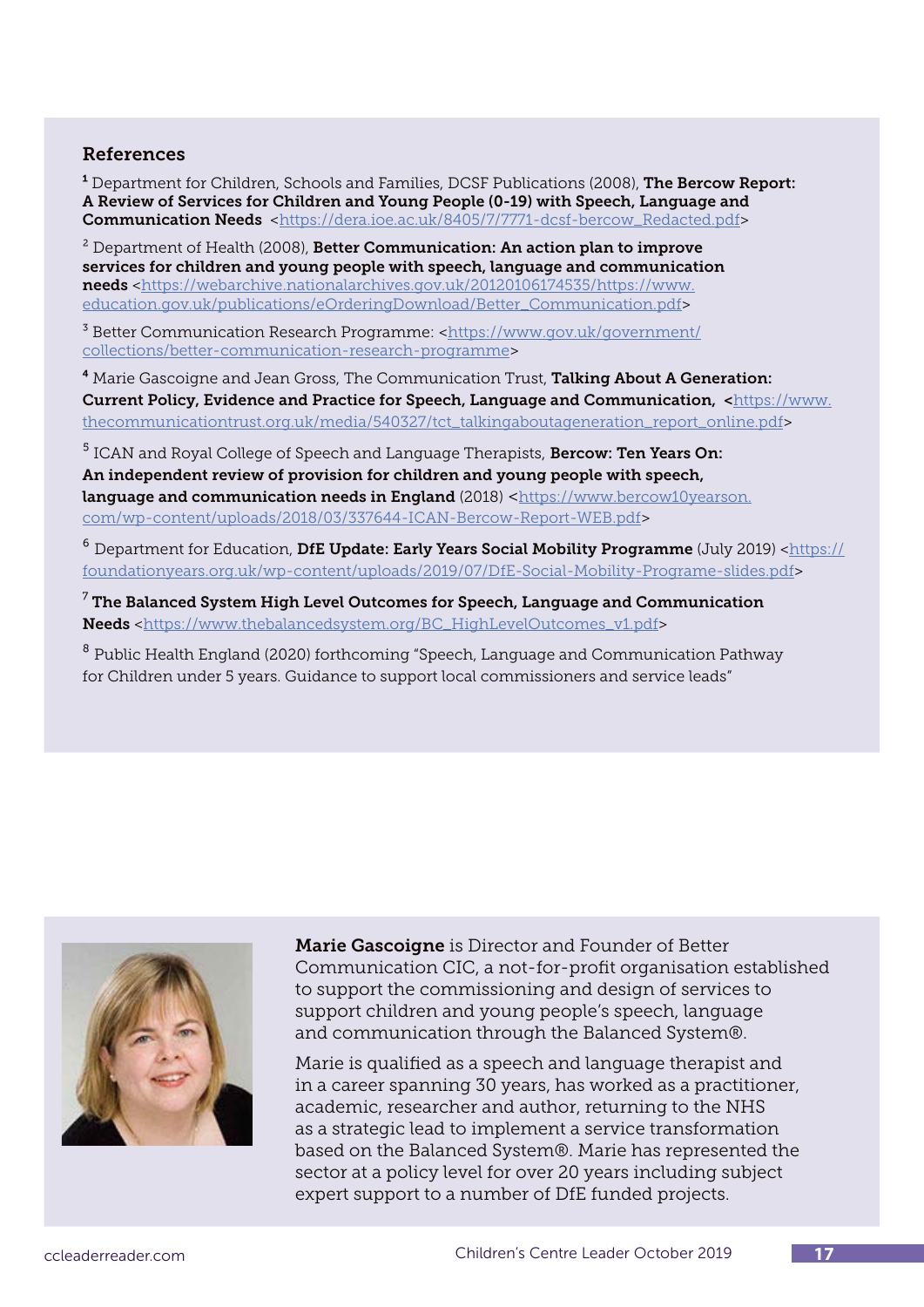# Closing the Word Gap

Public Health England and Department for Education work together to meet the national ambition for speech, language and communication.

The early years is a critical period for laying the foundations of good health and wellbeing which will ensure the child reaches their potential. Socially disadvantaged children are more likely to have speech and language difficulties than their peers, this has implications for their educational attainment and future life chances<sup>1</sup>. Evidence suggests early language impacts significantly on child development including the ability to manage emotions and communicate feelings, establishing and maintaining relationships, to think symbolically and also importantly to learn to read and write.<sup>2</sup>

The Bercow report ten years on² suggests 1.4 million children and young people in the UK have speech, language and communication needs (SLCN). In addition, children with poor vocabulary skills at age 5 are twice as likely to be unemployed when they reach adulthood and 60% of young offenders have low  $language$  skills $3$ . SLCN is the most common special educational need in England, however it is one need often not identified early enough. Figure 1 demonstrates the extent and complexity of SLCN in children, together with the support required.

There is wide variability in children's language ability and rate of language development<sup>2</sup> particularly within the preschool years. Those working with children and families need to be able recognise signs of language delay, to understand differing levels of need and to have clarity of the support systems available locally to ensure early, appropriate support.

Evidence also tells us that what happens at home plays a vital role in a child's development. The government has set an ambition to halve the proportion of children who finish their reception year without the early communication, language and literacy skills they need to thrive by 2028.

This is why the Department for Education has launched Hungry Little Minds – a new three-year campaign to encourage parents to engage in activities that support their child's early learning and help set them up for school and beyond. With the help of our trusted partners, including early years practitioners and health visitors, the Hungry Little Minds campaign will encourage parents to engage in activities that support early learning in the home or nudge their behaviour towards doing so.

To underpin this campaign, the Department for Education have published a behaviour change model developed with stakeholders from across the sector drawing on the latest research and evidence and the experience of what works on the ground. This sets out the simple, everyday activities that parents can do with their children in the early years to promote communication, language and literacy development – summarised as 'chat, play, read'.

The campaign is part of the Department for Education's wider social mobility programme, which is backed with over £100m of investment.

DfE/Public Health England are currently leading a programme of work providing training to create speech, language and communication trainers from the health visiting workforce across England. The ambition is to spread this training in local areas to the wider early years workforce through both the new health visitor trainers and local speech and language therapy teams. The training has two key aims:

- 1. To increase knowledge of:
- » typical /non-typical speech, language and communication development in all children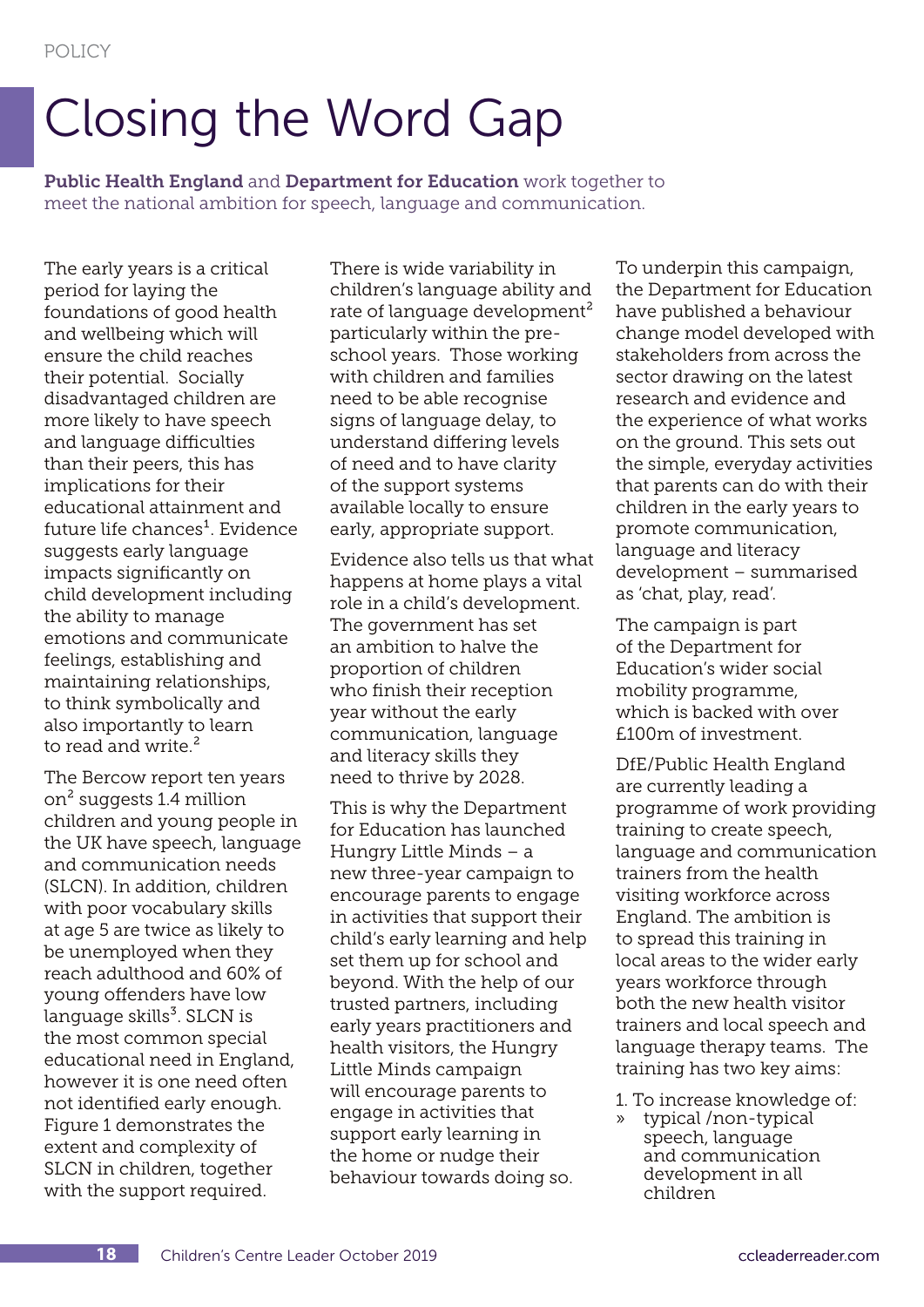- » the impact of speech, language and communication needs on long-term health and wellbeing outcomes for children
- » the application of evidence-based strategies to promote speech, language and communication development with all children and families.

#### 2. To increase confidence and ensure those receiving the training:

- » identify risk factors for SLCN through assessments
- » use evidence-based strategies to support families when a SLCN is identified and consider methods to demonstrate impact of the interventions
- » identify SLCN appropriate for referral to speech and language therapy and /or evidenced-based support through local pathways.

The training will encourage working in partnership with parents and other service providers to ensure there are a variety of approaches to support children and families including:

- » Delivering the key messages of Chat, Play, Read
- » Using daily routines and everyday interactions as the context for modelling language



Figure 1: Law et al, 2017

» Small group targeted interventions.

The training is one strand of the work PHE is leading. Other elements include:

- » A Speech, Language and Communication Pathway for Children under five years old and guidance to support local commissioners and service leads. This guidance will support local areas to develop integrated SLC pathways for use by professionals and parents/ carers as well as support to develop a confident and skilled workforce. The guidance will be available in 2020.
- » An early language assessment tool, which is currently being developed and evaluated. The tool is being piloted in five local authorities across the

country and the evaluation will be completed by spring 2020.

Speech, language and communication is everyone's business and effective approaches require strong partnership working locally. Parents are crucial as the experts in their child's development, they can be supported to ensure their child has the best start in life and any SLCN are identified early. Those working with families are in an ideal position to support parents to improve child development, whilst assessing the needs of the child at the earliest opportunity to ensure children are: "Ready to learn at 2 and Ready for school at 5".

#### References

1. Department for Education (2017) Social Mobility Action Plan for Education, Reducing the Word Gap. Available at: [<https://www.gov.uk/government/](https://www.gov.uk/government/publications/improving-social-mobility-through-education ) [publications/improving-social-mobility-through-education>](https://www.gov.uk/government/publications/improving-social-mobility-through-education )

2. Law, J., Charlton, K., Asmussen, K. (2017) Language as a child well-being indicator. Available at: <[https://www.eif.org.uk/report/language-as-a-child-wellbeing-indicator>](https://www.eif.org.uk/report/language-as-a-child-wellbeing-indicator)

3. ICAN and Royal College of Speech and Language Therapists. (2018) Bercow: Ten Years On. Available at:

[<www.bercow10yearson.com>](http://www.bercow10yearson.com)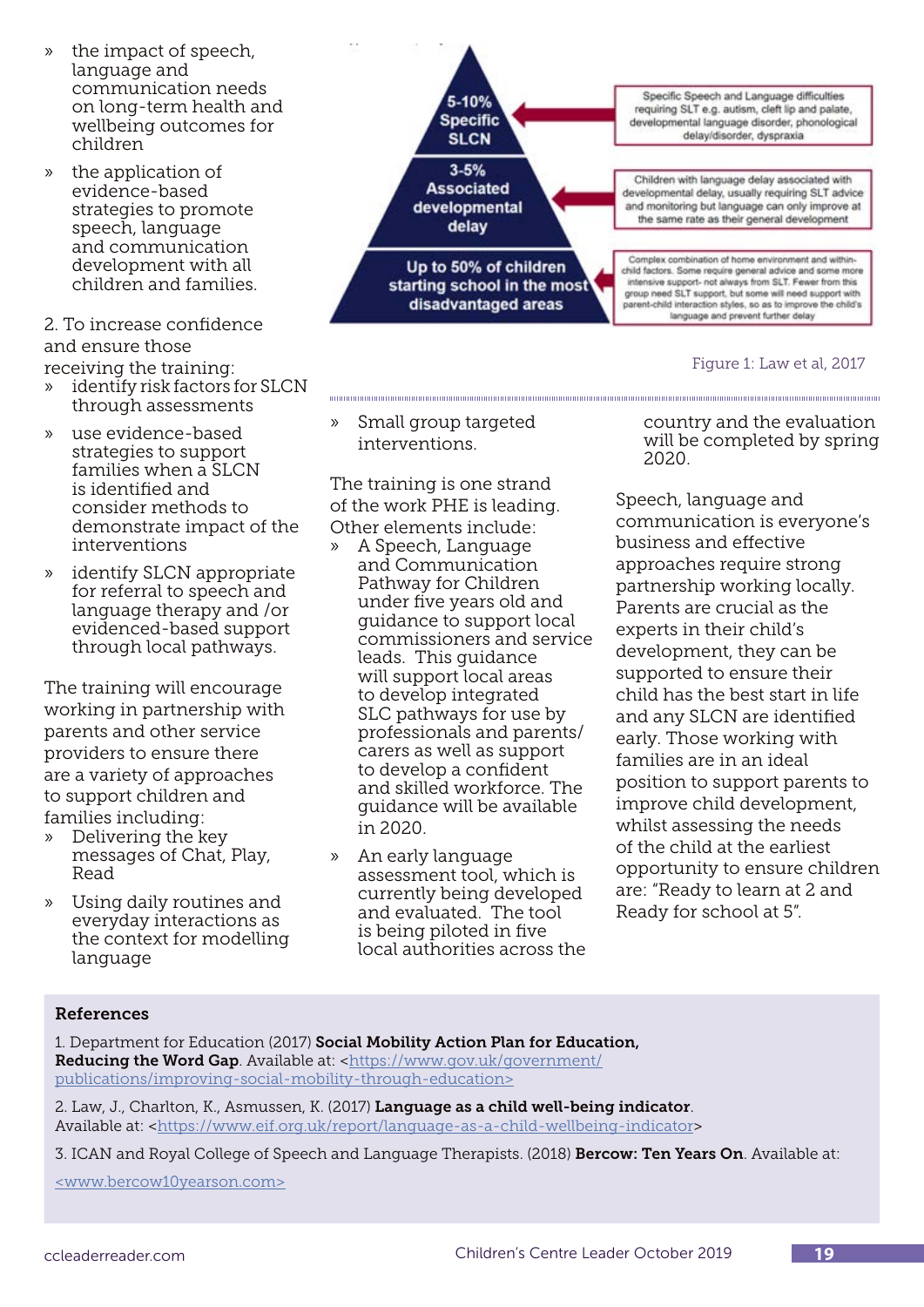## Making Communication Everyone's Business

Nottinghamshire share their Language for Life strategy to improve speech, language and communication outcomes.

Developing strong speech, language and communication skills in the early years is crucial for children's longterm development and wellbeing. Communication and language skills help children make friends, learn, manage their emotions and express themselves. Communication is a crucial life skill that is learnt through everyday interactions and activities. This means supporting children's communication development is everyone's business!

Nottinghamshire's [Language](https://www.nottinghamshirehealthcare.nhs.uk/language-for-life)  [for Life strategy](https://www.nottinghamshirehealthcare.nhs.uk/language-for-life) is a

collaborative multi-agency early years approach to supporting all children's speech, language and communication (SLC) development which has run successfully for nearly ten years. The Language for Life strategy began in 2010 and was formally launched in 2011 at a conference as part of the National Year of Communication. It built upon innovative ways of working developed as part of the national Sure Start programme, and it sustained and embedded learning from the Every Child A Talker programme. The strategy is included in the current Early Intervention Foundation [best practice](https://www.eif.org.uk/resource/eif-maturity-matrix-speech-language-communication-early-years)  [guidance](https://www.eif.org.uk/resource/eif-maturity-matrix-speech-language-communication-early-years) on how to provide

system-wide support for children's SLC. The Language for Life vision is that:

- » all children reach their communication potential by experiencing the best speech, language and communication environments possible
- » we support all communities, parents, carers and practitioners to enable them to identify and support children with early signs of speech, language and communication needs (SLCNs)
- » we provide an evidencebased graded response to early signs of SLCN.

In Nottinghamshire, there is a network of 18 clusters of children's centres delivered by Nottinghamshire Children and Families Partnership (a consortium led by Nottinghamshire Healthcare NHS Foundation Trust with Family Action and the RNN Group), and funded by Nottinghamshire County Council.

Together the county has: » established a multi-

- agency Language for Life steering group. We have bench-marked our progress against the Early Intervention Foundation's SLCN Maturity Matrix.
- » developed key speech, language and communication leadership roles including:

- Children's Centre Speech and Language Therapists (SLTs) based in every centre. SLTs work with children's centre practitioners to support high quality delivery of universal services and targeted groups for children with identified SLCNs. SLTs also work directly with children with SLCNs who are not brought to CCG–commissioned specialist SLT services.

- Highly trained Home Talk® workers who, with supervision and support from an SLT, deliver a home visiting service to support two-year-olds at risk of language difficulties.

- Encouraged every early years setting to appoint a Language Lead, a champion in the setting for promoting all children's SLC development. Language Leads take part in termly professional development networks and are supported by SLTs to develop the quality of practice in their setting. The aim is for all Language Leads to achieve a Level 3 award and a Nottinghamshire accreditation. More than 200 Language Leads are now part of local professional development networks.

» Developed comprehensive training packages - mapped onto the [Speech, Language](https://www.slcframework.org.uk)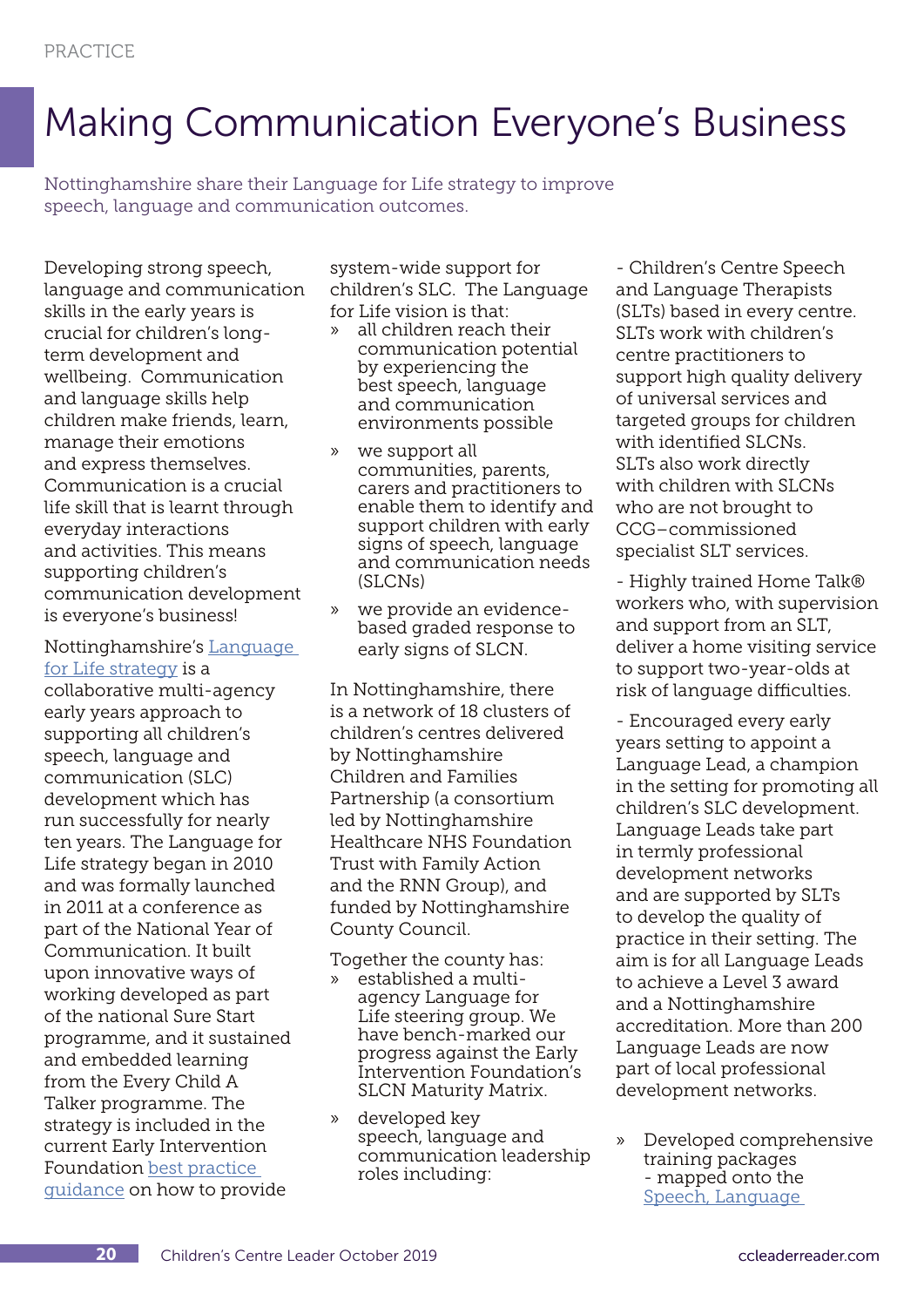

Reading baskets as part of the Nottinghamshire Language for Life strategy

#### [and Communication](https://www.slcframework.org.uk)

1000000000000000000000

[Framework](https://www.slcframework.org.uk) - for the early years workforce, including health visitors and early years practitioners.

- » Developed tracking and early identification tools for health visitors and early years settings. The introduction of a locallydevised two year language assessment tool for the health visiting team increased appropriate early referral to language support services.
- » Developed targeted programmes including Home Talk® (a home visiting service) and Little Talkers (family learning groups in children's centres) to support children at risk of long term SLCNs.
- » Developed public health

resources and social media to increase the awareness, knowledge and skills of parents, carers and practitioners around SLC.

- » Developed a system to identify and provide support for children who are not brought to community SLT services.
- » Embedded a culture of evaluation, research and service improvement.

### Evidence of Impact

A research study showed that completion of our Home Talk® service was associated with accelerated age-adjusted language development for two-yearolds at risk of long term SLCNs because of delayed expressive language skills. Additionally, it led to early identification

of previously undetected wider SLCNs for some children who were in need of specialist SLT support. Parents really value the service:

"He grew in confidence and so did I (being a single parent I lacked this). The Home Talk worker helped me feel this way and that's something I'll never forget."

"He is now able to tell us what he wants and express himself which has made us all happy together and a lot less frustrated"

The SLT training course for early years educators Let's Interact: An adaptation of Learning Language and Loving It™ - The Hanen Program® for Early

(continued on p22)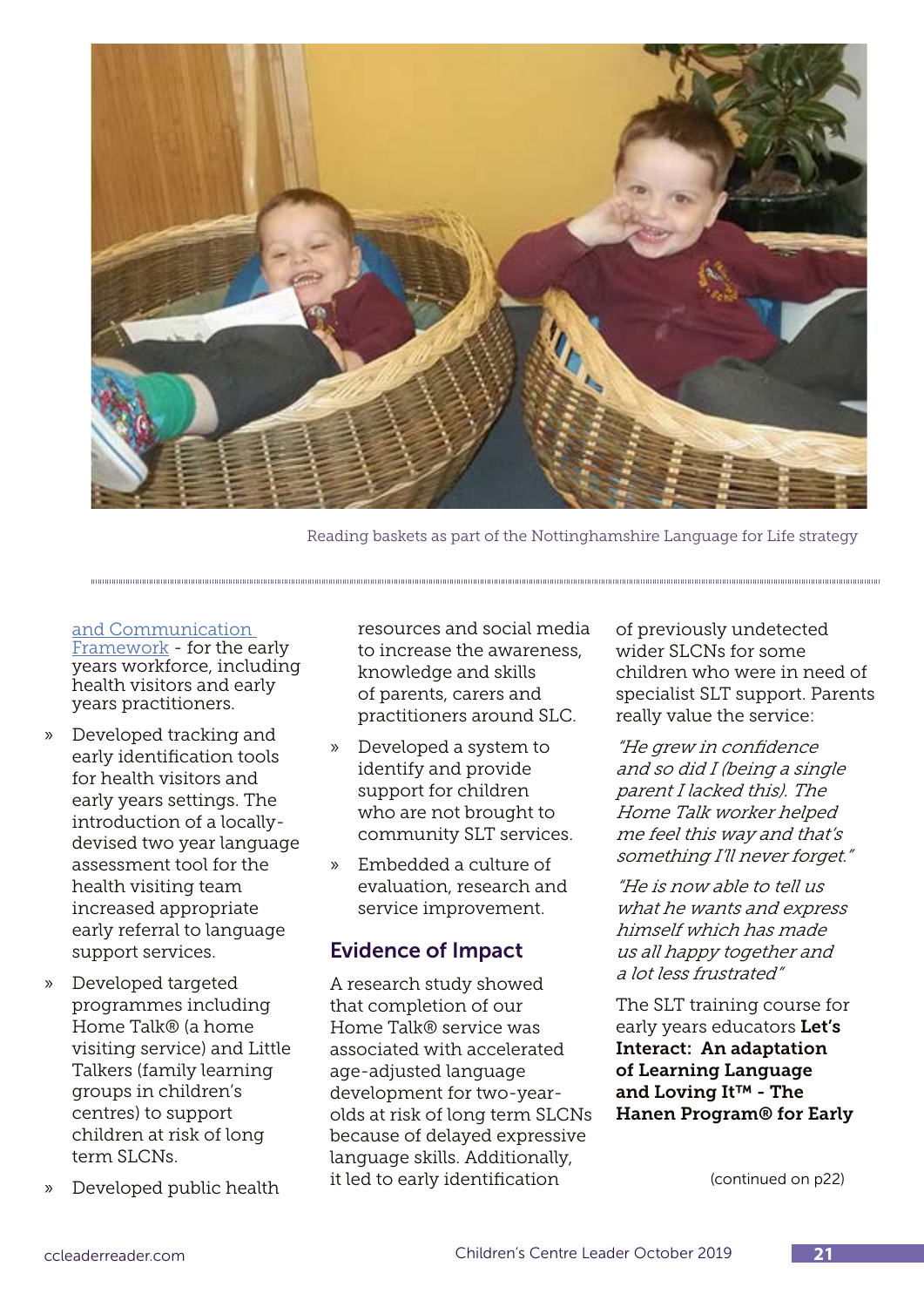#### Childhood Educators/

Teachers leads to significant changes in practitioners' use of communicationfacilitating strategies. The course is now included on the Communication Trust [What Works](https://www.thecommunicationtrust.org.uk/projects/what-works-training/) database.

The Nottinghamshire Children and Families Partnership SLT team's Year of Evaluation report showcased the full team's involvement in service improvement, evaluation and research. It is cited as best practice in the [Bercow 10](https://www.bercow10yearson.com)  [Years On](https://www.bercow10yearson.com) national review of provision for children's SLC.

In 2018, Nottinghamshire's performance in Communication and Language as measured by the Foundation Stage Profile (FSP) was slightly above the national average.

## Key Learning Points

We have learnt a great deal over many years working on this agenda. Our experiences

may help you work together in your local area on the vital and complex job of supporting children's SLC development. We have found that:

- » A local authority-wide integrated multi-agency Speech, Language and Communication steering group is vital. Communication needs to be everyone's business!
- » Children's centres are ideally placed to support this agenda. SLTs based in Children's Centres can effectively support universal and targeted services, as well as providing specialist SLT for the most vulnerable children and families.
- » Children with SLCNs should be identified as a vulnerable group by local authorities and commissioners.
- » Due to the complex nature of SLCNs, retention of SLT strategic and operational leadership locally is crucial.
- It is crucial to build upon past work, steering away from a "project mentality".
- » To achieve a graded response to signs of

SLCN, low cost workforce development and key language leadership roles across the workforce are needed. It is important that staff in universal and targeted services have knowledge and skills in identifying SLCN, providing the best advice to parents and carers, supporting all children's needs, and knowing when to refer on for SLT. Having local Children's Centre SLTs providing this training, support and supervision builds the close working relationships needed to facilitate this.

» A safety net system is required for children who are not brought to SLT appointments. These children often need an integrated support package so as to tackle the many challenges their families face which are impacting on their language development.

To find out more about us, please visit

#### [https://www.](https://www.nottinghamshirehealthcare.nhs.uk/language-for-life )

[nottinghamshirehealthcare.](https://www.nottinghamshirehealthcare.nhs.uk/language-for-life ) [nhs.uk/language-for-life](https://www.nottinghamshirehealthcare.nhs.uk/language-for-life )

[www.facebook.com/](http://www.facebook.com/nottslanguageforlife ) [nottslanguageforlife](http://www.facebook.com/nottslanguageforlife )



Dave McDonald and Jane Young job share the Speech and Language Therapy Service Manager post for Nottinghamshire Children and Families Partnership, which is part of Nottinghamshire Healthcare NHS Foundation Trust. They both have a background in early years speech, language and communication development and have developed expertise in prevention and early identification of speech, language and communication needs. They have a particular interest in ensuring that all children experience the best quality interactions in their everyday lives so they are able to reach their language potential and thus have a platform to build their future learning and development. They believe that services should be made as accessible as possible and that working collaboratively with parents and professionals is the best way to improve the quality of the language environments that all children experience. They believe passionately that innovation and evaluation should be at the heart of services and have embedded this successfully within their team.